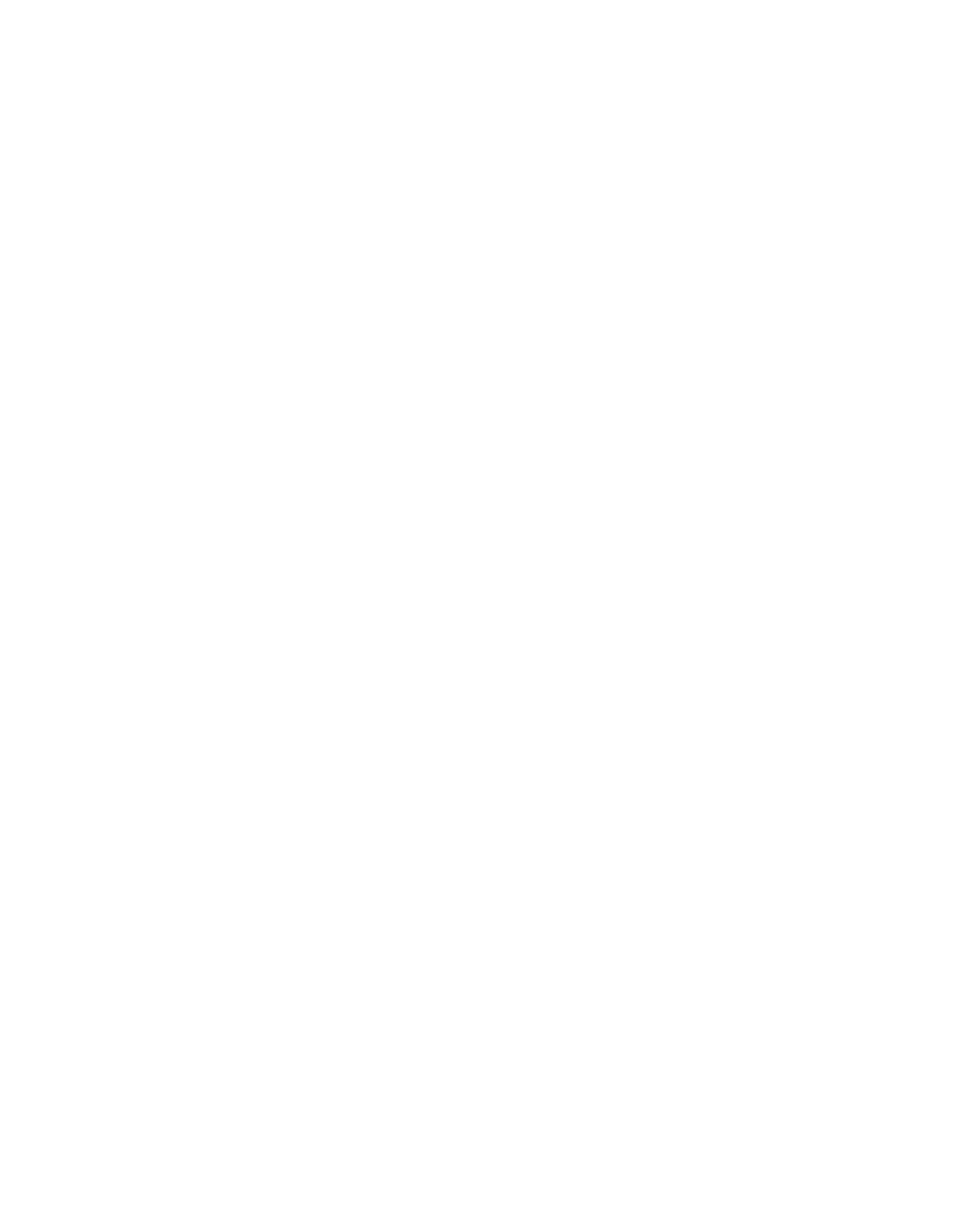# New algorithms for aligning nested arc-annotated sequences

Aïda Ouangraoua<sup>1</sup>, Cedric Chauve<sup>2</sup>, Valentin Guignon<sup>3,4</sup>, and Sylvie Hamel<sup>4</sup>

 $1$  LaBRI, Université Bordeaux I, 351 Cours de la Libération, 33405 Talence Cedex, France.

<sup>2</sup> Department of Mathematics, Simon Fraser University, 8888 University Drive, Burnaby, BC, V5A 1S6, Canada. CGL and LaCIM, Université du Québec à Montréal, CP 8888 Succ. Centre-ville, Montréal, QC, H3C 3P8, Canada.

 $^3$  LIRMM, Université Montpellier II, 161 rue Ada, 34392 Montpellier Cedex 5, France.

 $^4$  DIRO, Université de Montréal, C.P. 6128 Succ. Centre-Ville, Montréal, QC, H3C 3J7, Canada.

Abstract. *Background*. We propose in this paper a new algorithm for the alignment of RNA secondary structures without pseudoknots, represented by nested arc-annotated sequences. We use a general edit distance model between arc-annotated sequences, that considers classical sequences edit operations, but also structural edit operations, such as the creation, deletion or modification of bonds between pairs of bases. The general edit distance problem is NP-hard in this model, and recently a hierarchy of arc-annotated sequence alignment problems was introduced in order to define tractable less general problems.

Results. We extend the hierarchy of alignment problems and describe a polynomial space and time algorithm that solves a more general alignment problem. Up to date the alignment problem we solve is the most general one that is known to be tractable in the considered edit distance model. This algorithm is efficient, as its asymptotic time and space complexities are the same as the complexities of the best previously published algorithm, that solved a less general problem.

### 1 Introduction

An RNA molecule is a polymer composed of a sequence of nucleotides which can be linked together by phosphodiester bonds determining its structural conformation. It has been shown that the conformation of an RNA molecule is correlated with its function. Thus, RNA structure comparison is essential in the comparative approach that relates structural similarity to functional similarity. With the increasing amount of known RNA molecules, especially non-coding RNAs [6, 19, 17], the development of precise, fast, and well understood algorithms to compare RNA structures is of primary importance. In this paper, we focus on the comparison of RNA secondary structures without pseudoknots.

From an algorithmic point of view, RNA secondary structures comparison was first considered in the framework of the edit distance between ordered trees [12, 20]. Recently, it has also been described as a problem of edit distances between *arc-annotated sequences*, that can also be used to represent RNA structures with pseudoknots [9, 14]. An arc-annotated sequence is a sequence, over a given alphabet, with additional structure described by  $a -$  possibly empty – set of arcs, each arc joining a pair of positions in the sequence. From a purely combinatorial point of view, arc-annotated sequences are then a natural extension of simple sequences. The problem of computing an edit distance between two arc-annotated sequences seems to have been introduced, at least in relation with the comparison of RNA structures, in [9, 21], where a simple model was introduced that used only three edit operations (insertion, deletion and substitution) and did not consider separately the sequence elements that belong to a same arc. This problem, in the case of nested arc-annotated sequences *(i.e.* where no pairs of arcs are crossing), is equivalent to the tree edit distance computation, that can be solved in polynomial time [7, 8, 20]. In [14], new edit operations were introduced, to account for structural evolutionary events, such as the creation, deletion or modification of bonds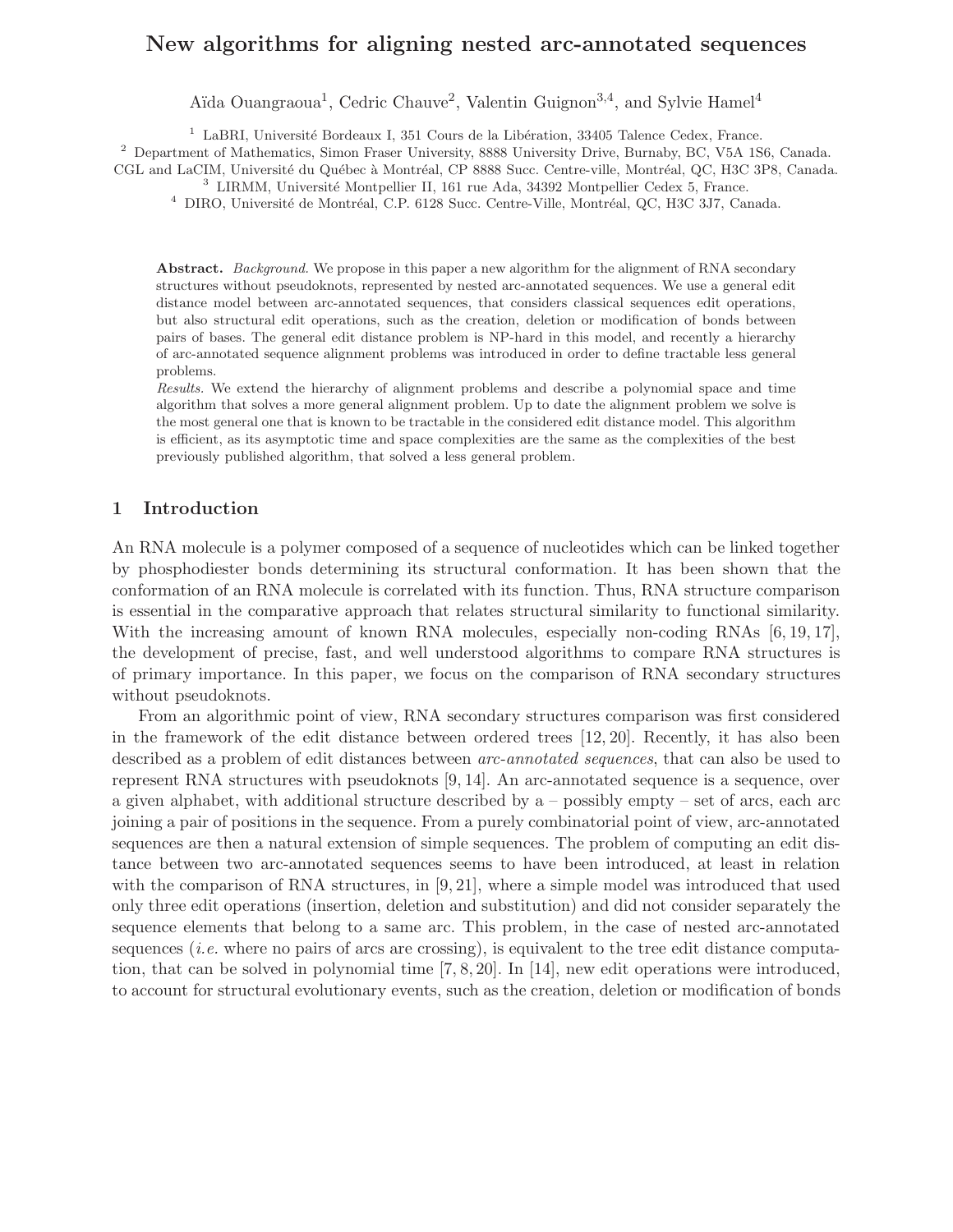between pairs of bases. Accounting for such events leads naturally to more realistic alignments between RNA secondary structures [18], but at the cost of computational tractability. Indeed, it was recently shown in [3] that computing the edit distance between two nested arc-annotated structures in the model introduced in [14] is NP-hard. Several groups have then defined less general alignment problems, by considering constraints either on the set of considered edit operations [13], or on the structure of possible alignments and edit sequences [4, 5, 11]. In particular, in [5], a hierarchy of several problems of distance and alignment computation between nested arc-annotated sequences was introduced, that enlightens the limit between hard and tractable problems. Up to date, the most general tractable distance model, using the edit operations introduced in [14], was presented in [4].

The main contribution of our paper is to extend the hierarchy of arc-annotated sequences alignments problems defined in [4, 5] and to introduce a new and more general, but still tractable, alignment problem, that can be applied in order to obtain more precise alignments between pairs of RNA secondary structures without pseudoknots. We propose an efficient dynamic programming algorithm solving this new problem. Our paper is structured as follows. In section 2, we formally describe the hierarchy of arc-annotated sequence alignment problems introduced in [5]. In section 3, we refine this hierarchy and describe some properties of the new classes of arc-annotated sequence alignment problems that we introduce. In particular we show that an algorithm that was described in [11] to compare RNA stem-loops is in fact an exact algorithm in this hierarchy of alignment problems. We also show that the new alignment problem we introduce fixes an important weakness of previously considered alignment problems as it allows to align two bases, belonging to arcs in two RNA secondary structures, without being forced to align together the two other extremities of these arcs. Finally, we show that this alignment problem is tractable, as it can be solved with the same complexity than the less general problem considered in [4]. In section 4, we present a dynamic programming algorithm to compute the distance in this new model. In section 5, we conclude with some experimental results and we outline some perspectives on using our algorithm to define more efficient methods for RNA secondary structures comparison.

#### 2 Preliminaries: Arc-annotated sequences and their comparison

We now describe formally the different problems of comparison of nested arc-annotated sequences we consider, and the existing results.

#### 2.1 A hierarchy of arc-annotated sequences

An arc-annotated sequence of length n on a finite alphabet  $\Sigma$  is a couple  $A = (S, P)$  where S is a sequence of length n on  $\Sigma$  and P is a set of pairs  $(i_1,i_2)$ , with  $1 \leq i_1 < i_2 \leq n$ . Arc-annotated sequences are used, among others, for representing RNA structures: in such a case  $\Sigma$  is the alphabet of nucleotide bases that compose an RNA molecule,  $\Sigma = \{A, C, G, U\}$  (see [9,14] for example). In this paper we consider arc-annotated sequences representing RNA structures and we will then call an element of S a base. We denote by  $S[i]$  the  $i<sup>th</sup>$  base of S and by  $S[i_1..i_2]$  the sub-sequence containing bases  $S[i_1], S[i_1 + 1], \ldots, S[i_2]$ . A pair  $(i_1, i_2) \in P$  represents an arc linking bases  $S[i_1]$ (called the *origin* of the arc) and  $S[i_2]$  (called the *end* of the arc) of  $S$  – a base pair in terms of RNA structures –; the bases  $S[i_1]$  and  $S[i_2]$  are said to belong to the arc  $(i_1,i_2)$  and are the only bases that belong to this arc; a base that does not belong to an arc is called an unpaired base. We denote by  $U(A)$ ,  $P_o(A)$ , and  $P_e(A)$  respectively the set of unpaired bases, origins of arcs and ends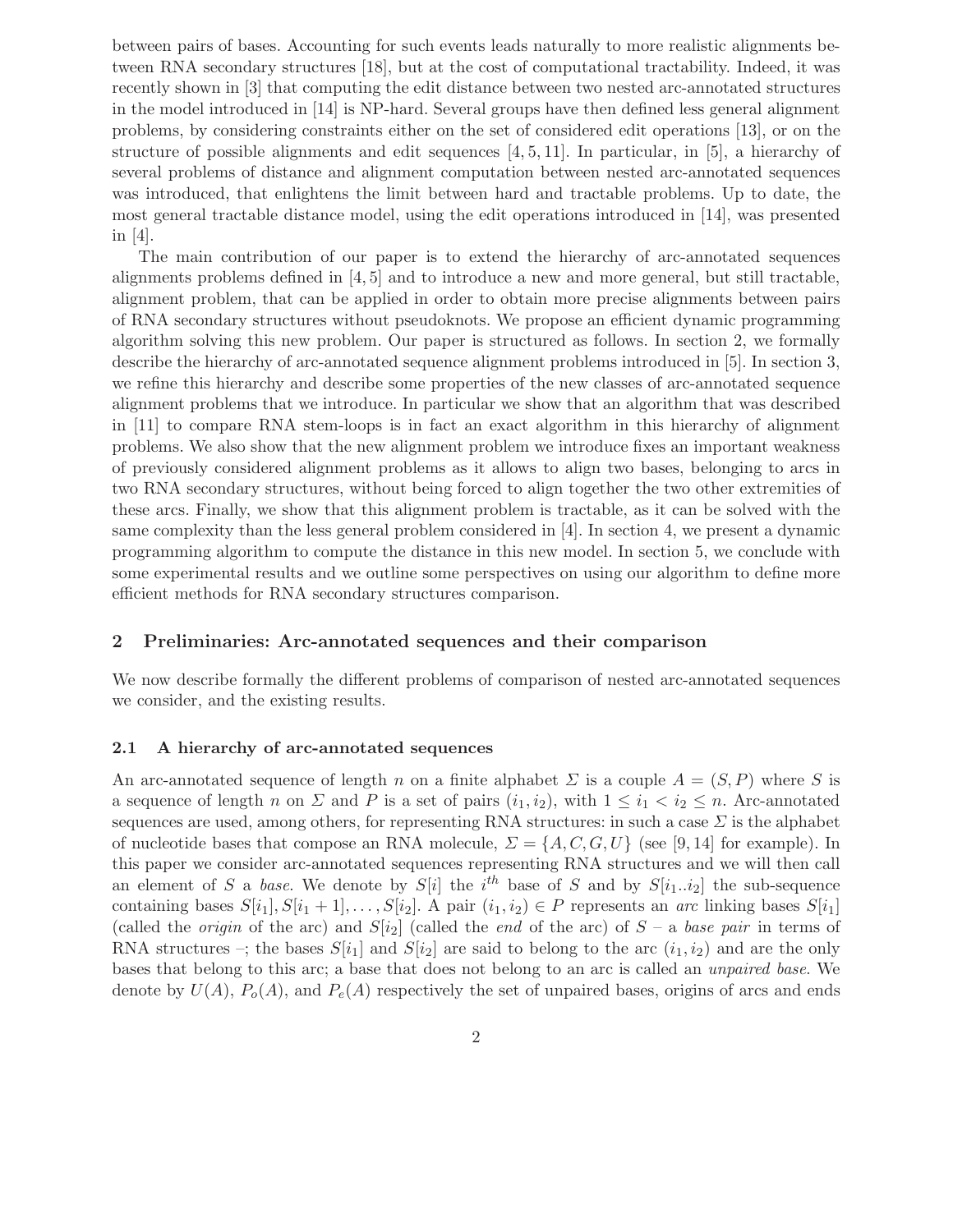of arcs of A. If  $A = (S, P)$ , we also use the notation  $P(A) = P$  to denote the set of arcs of A. In an arc-annotated sequence, two arcs  $(i_1,i_2)$  and  $(i_3,i_4)$  are said to *cross*, or to be *crossing*, if  $i_1 < i_3 < i_2 < i_4$  or  $i_3 < i_1 < i_4 < i_2$ .

Arc-annotated sequences can be classified according to the combinatorial structure of their arcs. We now present the classification of arc-annotated sequences defined in [9] and used in [5]. An arc-annotated sequence  $A = (S, P)$  is said to be (Fig. 1):

- $-$  UNLIMITED (UNLIM) if there is no restriction on  $P$ .
- Crossing (Cros) if every base belongs to at most one arc
- Nested (abbreviated Nest) if it belongs to Cros and it has no pair of crossing arcs
- PLAIN if  $P$  is empty



Fig. 1. Examples of arc-annotated sequences belonging to the classes of the hierarchy of arc-annotated sequences.

#### 2.2 Edit operations, edit sequence and edit distance

We consider the set of edit operations on arc-annotated sequences that was introduced in [14]. In the following,  $a, b, c, d$  are elements of  $\Sigma$ .

- Simple unpaired base operations (Fig. 2):
	- Base-substitution (BS): substitution of a base a by a base b, denoted by  $a\rightarrow b$ .
	- Base-deletion (BD): deletion of a base a, denoted by  $a \rightarrow \lambda$ .
	- Base-insertion (BI): insertion of a base b, denoted by  $\lambda \rightarrow b$ .
- Simple arc operations (Fig. 2):
	- Arc-substitution (AS): substitution of an arc  $(a, b)$  by an arc  $(c, d)$ , denoted by  $(a, b) \rightarrow (c, d)$ .
	- Arc-deletion (AD): deletion of an arc  $(a, b)$ , denoted by  $(a, b) \rightarrow \lambda, \lambda$ .
	- Arc-insertion (AI): insertion of an arc  $(c, d)$ , denoted by  $\lambda, \lambda \rightarrow (c, d)$ .
- Complex arc operations (Fig. 3):
	- Arc-breaking (AB): breaking an arc  $(a, b)$ , denoted by  $(a, b) \rightarrow a, b$ .
	- Arc-creation (AC): creating an arc  $(c, d)$ , denoted by  $c, d \rightarrow (c, d)$ .
	- Arc-altering (AA): altering an arc  $(a, b)$ , denoted by  $(a, b) \rightarrow a$ ,  $\lambda$  or  $(a, b) \rightarrow \lambda$ , b.
	- Arc-completing (ACo): completing an arc  $(c, d)$ , denoted by  $c, \lambda \rightarrow (c, d)$  or  $\lambda, d \rightarrow (c, d)$ .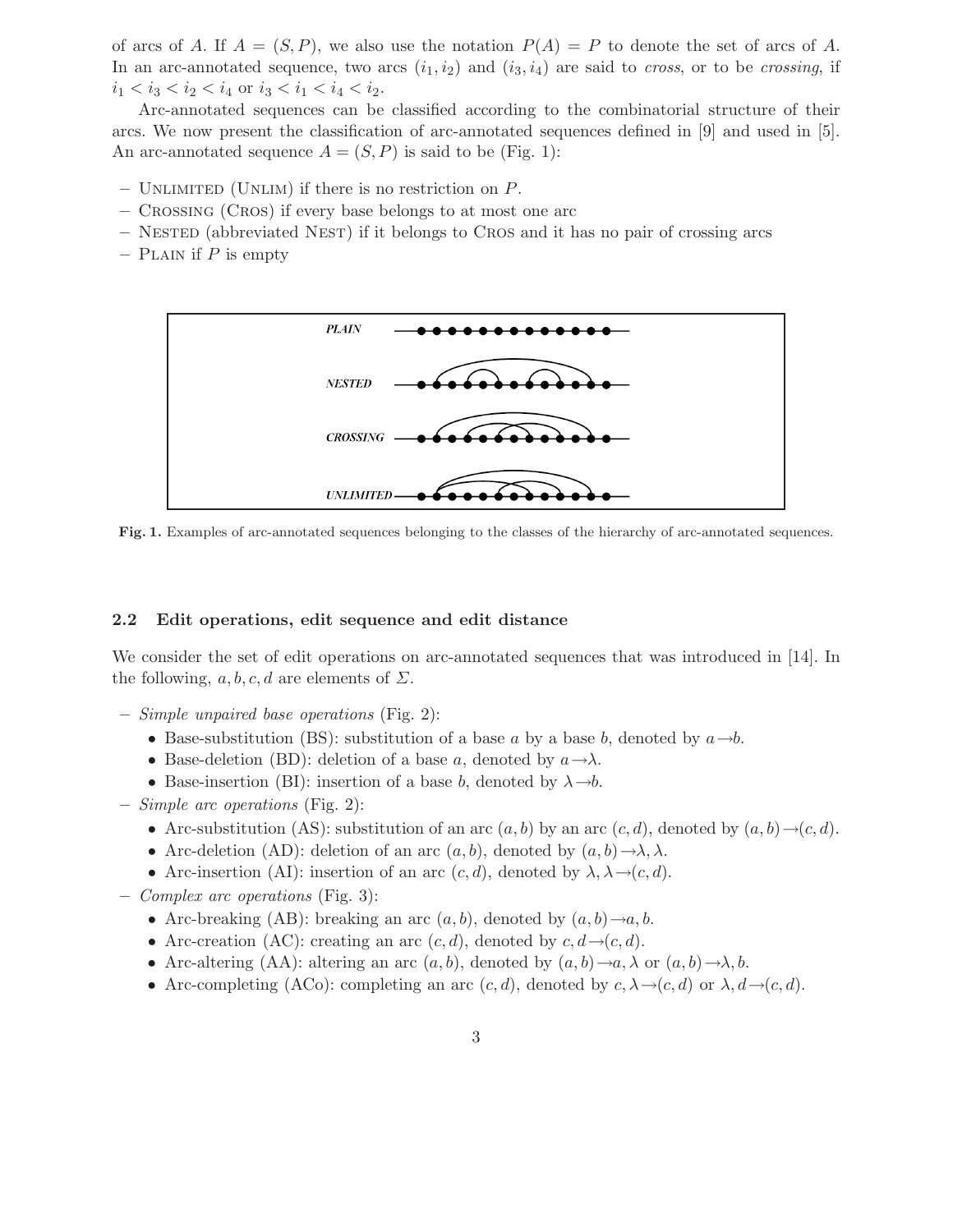Each edit operation e has a cost depending on the operation and on the bases involved in it, denoted by  $w(e)$ . The set of costs associated to all possible edit operations is called the *cost scheme*. Note that a given cost scheme can implicitly prevent some edit operations to be considered in edit distance problems, if such operations can be replaced by a sequence of one or more edit operations for a lesser cost. If such a situation can not occur, a cost scheme is said to be complete. In this paper, we consider arbitrary cost schemes, including complete cost schemes.

Notation. We extend the cost notation defined above by identifying bases and arcs in an arcannotated sequence by their position in the sequence. For example if x and y are the positions of two bases that form an arc in an arc-annotated sequence, the cost of breaking this arc is denoted by  $w((x,y) \rightarrow x,y)$ .



Fig. 2. Simple edit operations on arc-annotated sequence

Let  $A_1 = (S_1, P_1)$  and  $A_2 = (S_2, P_2)$  be two arc-annotated sequences of length  $n_1$  and  $n_2$ respectively. An *edit sequence* between  $A_1$  and  $A_2$  is a sequence E of edit operations that transforms  $A_1$  into  $A_2$ . The cost of an edit sequence E denoted by  $w(E)$  is the sum of the costs of the edit operations that compose it. An edit sequence between two arc-annotated sequences is said to be optimal if its cost is minimal among all edit sequences between these two arc-annotated sequences. The edit distance between two arc-annotated sequences is the cost of an optimal edit sequences between them.

Let C be a class of the hierarchy of arc-annotated structures. We denote by  $\text{EDIT}(C, C)$  the general problem of computing the edit distance between two arc-annotated sequences belonging to C, for a given cost scheme.

**Theorem 1.** [3]  $EDIT(NEST,NEST)$  is NP-hard.

The hardness of computing the edit distance between nested arc-annotated sequences naturally leads to define restrictions on the kind of considered of edit sequences, in such a way that computing an optimal edit sequences among this subset of edit sequences can be done efficiently. We present in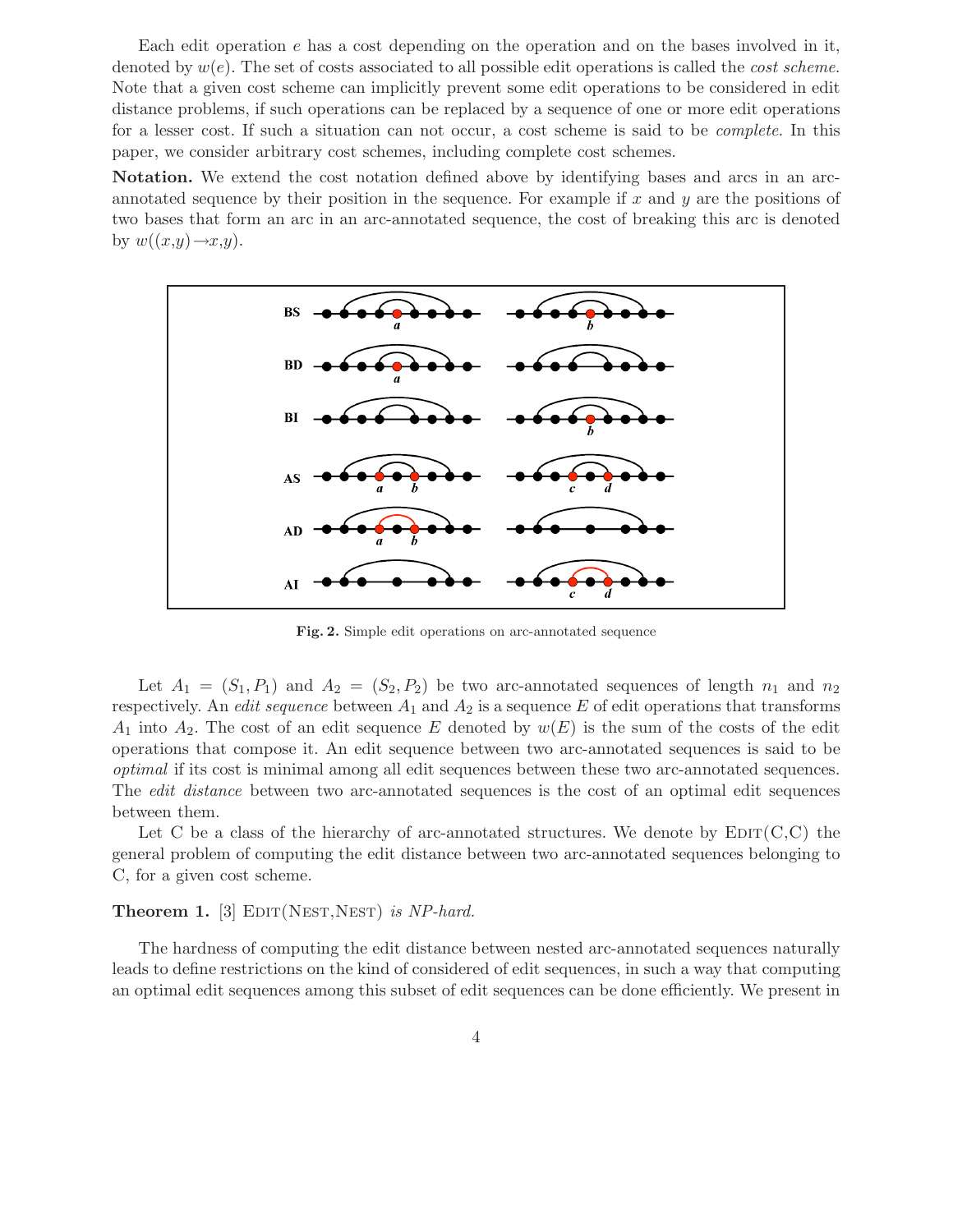

Fig. 3. Complex edit operations on arc-annotated sequence

Section 2.3 such an approach, introduced in [4, 5], that defines a hierarchy of comparison problems based on the notions of super-sequence and alignment sequence.

#### 2.3 Alignment sequence and distances; a hierarchy of comparison problems

A super-sequence of an arc-annotated sequence  $A = (S, P)$  is an arc-annotated sequence which can be obtained by applying on A an edit sequence composed of insertion and substitution operations only: BI, AI, AC, ACo, BS, and AS; symmetrically, an arc-annotated sequence can be obtained from any of its super-sequences using only deletion and substitution operations.

An edit sequence  $E = e_1, \ldots, e_k$  composed of k edit operations between two arc-annotated sequences  $A_1 = (S_1, P_1)$  and  $A_2 = (S_2, P_2)$  is an *alignment sequence* if it can be decomposed into two sub-sequences, say  $E_1 = e_1, \ldots, e_\ell$  and  $E_2 = e_{\ell+1}, \ldots, e_k$  such that the edit operations of  $E_1$  (resp.  $E_2$ ) belong to the set {BI, AI, AC, ACo} (resp. {BS, BD, AS, AD, AB, AA}). The super-sequence of  $A_1$  and  $A_2$  induced by such an alignment sequence is the arc-annotated sequence obtained by applying on  $A_1$  the sequence  $E_1$  of edit operations (Fig. 4).  $E_1$  and  $E_2$  are called the decomposition of E.

*Remark 1.* In [4, 5], the definition of alignment sequence allows substitution operations BS and AS to occur in  $E_1$ . The restriction that they occur only in  $E_2$  is intended to simplify the exposition and does not reduce the generality of our results.

For a given class C of the hierarchy of arc-annotated sequences, an alignment sequence E between two nested arc-annotated sequences  $A_1$  and  $A_2$  is said to be a C-alignment sequence if the super-sequence induced by  $E$  belongs to C.  $E$  is said to be an optimal C-alignment sequence if its cost is minimal among the set of all C-alignment sequences between  $A_1$  and  $A_2$ . The cost of an optimal C-alignment sequence between  $A_1$  and  $A_2$  is called the C-alignment distance between  $A_1$ and  $A_2$ , denoted by  $d_C(A_1, A_2)$ . We denote by ALIGN(NEST,NEST;C) the problem of computing the cost of an optimal C-alignment sequence between two nested arc-annotated sequences.

**Theorem 2.** [4,5]  $\text{EDIT(NEST,NEST)} = \text{ALIGN(NEST,NEST; UNLIM)}$ .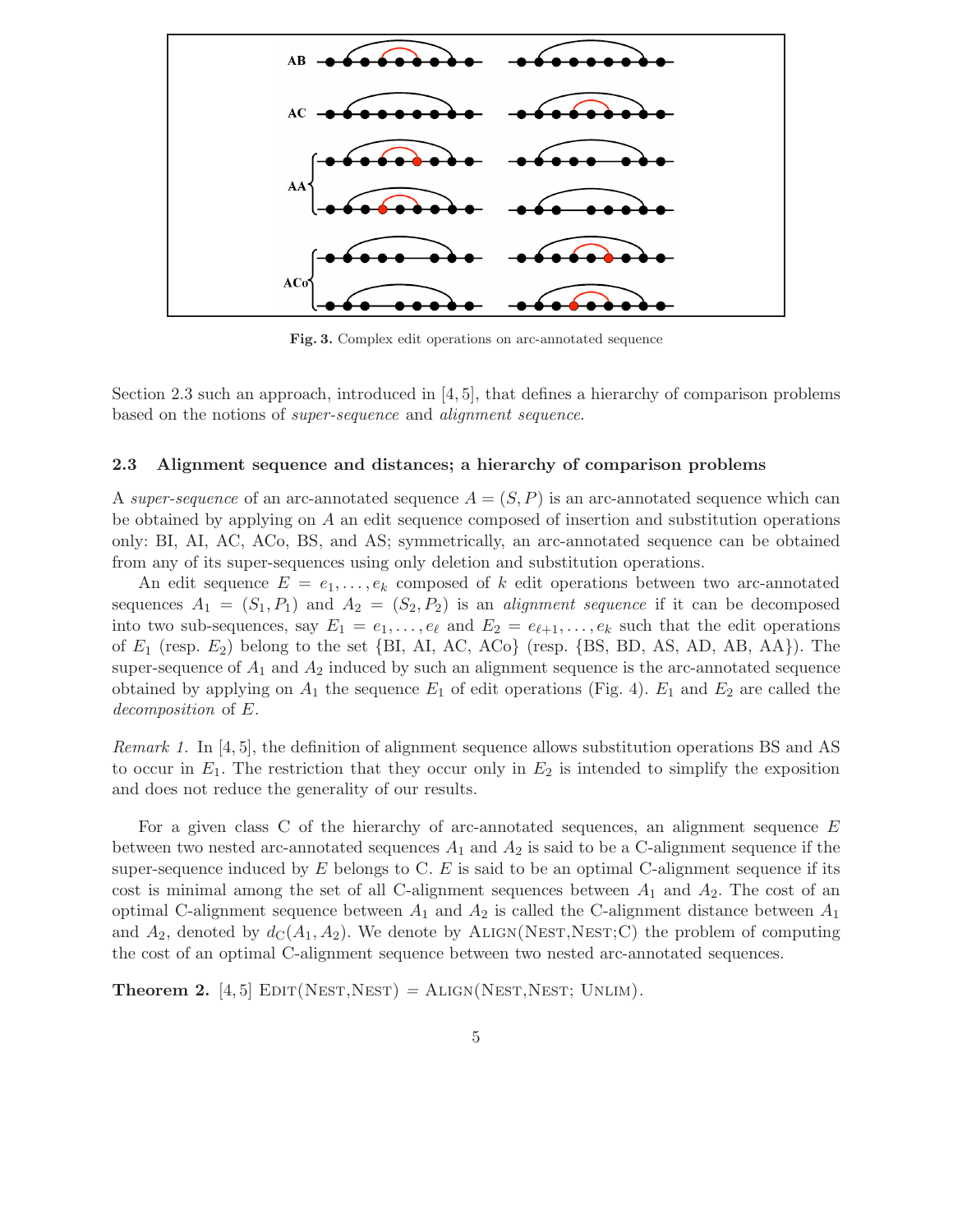

Fig. 4. An alignment sequence between two arc-annotated sequences –  $A_1$  belongs to Nest and  $A_2$  belongs to Cros  $-$ , and the corresponding super-sequence  $A_3$  that belongs to UNLIM. The three first edit operations, that correspond to  $E_1$  are respectively AC, AC and BI, and the last four, that correspond to  $E_2$  are AB, AB, AS and BD.

Theorem 2 immediately suggests a natural way to restrict the set of considered edit sequences when comparing two nested arc-annotated sequences, in terms of the class that contains the corresponding super-sequence. Using such an approach, some alignment problems can be solved in polynomial time, generalizing previous results on the alignment of arc-annotated sequences with simple operations, that were described in terms of alignment of trees [15].

**Theorem 3.** [4, 5] Let  $A_1$  and  $A_2$  be two nested arc-annotated sequences of respective lengths  $n_1$  and  $n_2$ .  $d_{NEST}(A_1, A_2)$  can be computed in  $O(n^4)$  worst-case time and  $O(n^3)$  space where  $n = n_1 + n_2$ .

Theorem 4. [4, 5] ALIGN(NEST, NEST; CROS) is NP-hard.

Up to date, ALIGN(NEST, NEST; NEST) is the most general problem that is known to be tractable with a complete cost scheme. More general problems of alignment of nested arc-annotated sequences have been shown to be  $NP$ -hard, such as  $ALIGN(NET, NEST; CROS)$  (Theorem 4) and Align(Nest,Nest; Unlim) (Theorem 2), but in both cases the hardness proofs assume non complete cost schemes that implicitly forbids some complex arc operations. On the other hand, for some non complete cost schemes, there exist exact and polynomial time algorithms for alignment problems with super-sequence that are more general than nested, like for example in [14] (AA, ACo, AI and AD are implicitly discarded) and in [13] (AB is the only considered complex arc operation).

#### 2.4 Alignment of arc-annotated sequences.

We now relate the problem of computing the alignment distance to the actual alignment between arc-annotated sequences, as defined in [14].

An *alignment* between two arc-annotated sequences  $A_1 = (S_1, P_1)$  and  $A_2 = (S_2, P_2)$  is a couple  $M = (A_1^M, A_2^M)$  where  $A_1^M = (S_1^M, P_1^M)$  and  $A_2^M = (S_2^M, P_2^M)$  are two arc-annotated sequences on the alphabet  $\Sigma \cup \{-\}$  such that (Fig. 5):

- $-A_1^M$  and  $A_2^M$  have the same length  $|S_1^M|=|S_2^M|=n$ , (*n* is the length of the alignment M),
- − removing symbols − from  $A_1^M$  (resp.  $A_2^M$ ) gives  $A_1$  (resp.  $A_2$ ), which implies that each base of  $S_1$  (resp.  $S_2$ ) corresponds to a unique base of  $S_1^M$  (resp.  $S_2^M$ ),
- $-$  for any  $1 \le i \le n$ ,  $S_1^M[i] \ne -$  or  $S_2^M[i] \ne -$ ,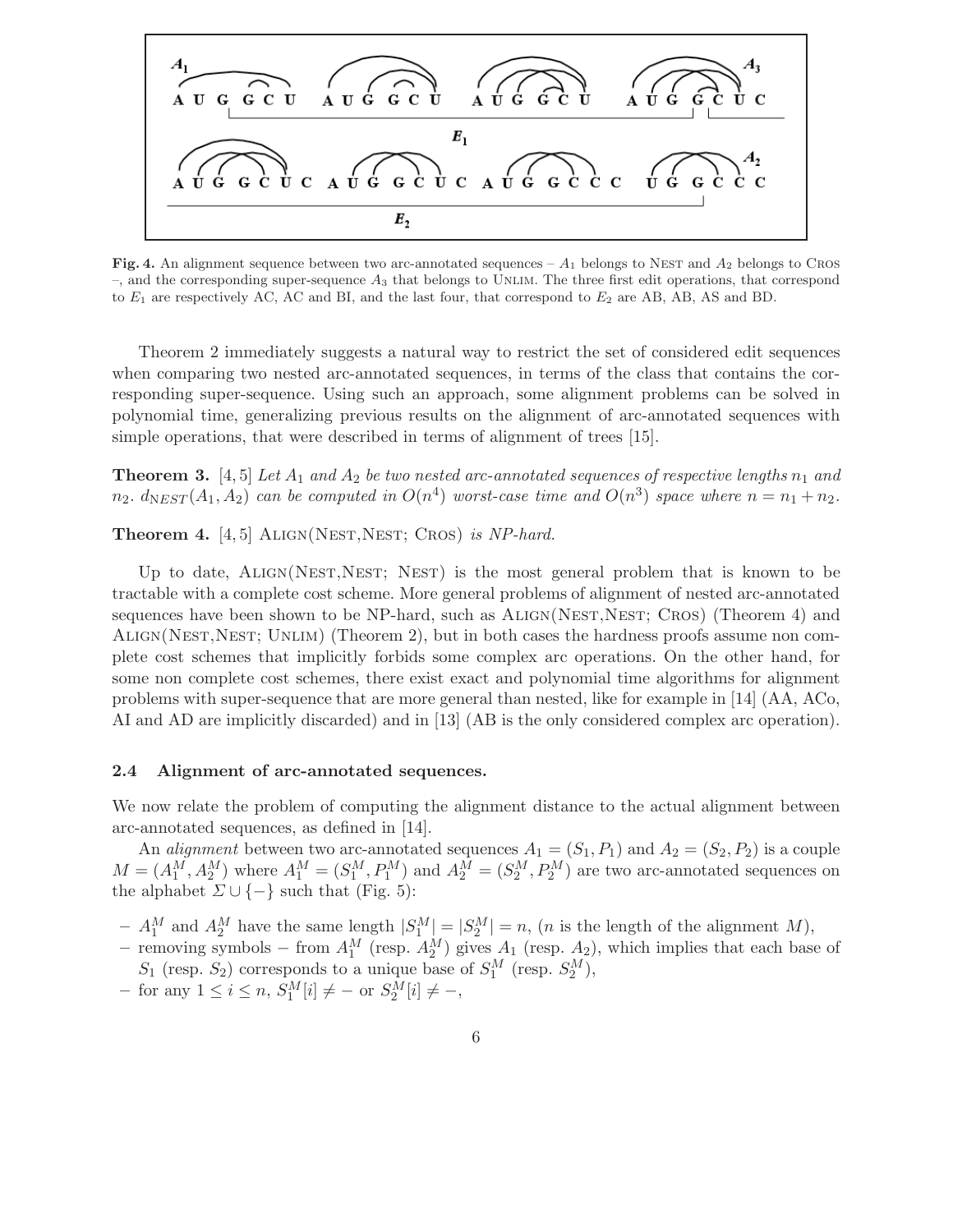

Fig. 5. An alignment between two nested arc annotated sequences  $A_1 = (S_1, P_1)$  and  $A_2 = (S_2, P_2)$  with  $S_1 =$  $AGGCUGCCC, P_1 = \{(1, 5), (3, 4), (6, 8)\}, S_2 = CACUAGCU \text{ and } P_2 = \{(2, 4), (5, 8), (6, 7)\}.$ 

 $-$  for any  $(i_1, i_2) \in P_1^M$  (resp. $(j_1, j_2) \in P_2^M$ ),  $S_1^M[i_1] \neq -$  and  $S_1^M[i_2] \neq -$  (resp.  $S_2^M[j_1] \neq -$  and  $S_2^M[j_2] \neq -).$ 

For a base  $S_1[i]$  of  $S_1$ , corresponding to the base  $S_1^M[i']$ , we say that it is aligned with – if  $S_2^M[i'] = -$  and with  $S_2[j]$  if  $S_2[j]$  corresponds to  $S_2^M[i']$ . A symmetrical definition applies for  $S_2$ . An alignment M between  $A_1$  and  $A_2$  defines an arc-annotated sequence  $A_3^M = (S_3^M, P_3^M)$ , on the alphabet  $\Sigma$ , called the super-sequence of  $A_1$  and  $A_2$  induced by  $M$ , as follows (Fig. 6):

 $-|S_3^M|=n,$  $-P_3^M = P_1^M \cup P_2^M,$ - for any  $1 \le i \le n$ , if  $S_1^M[i] \ne -$  then  $S_3^M[i] = S_1^M[i]$  else  $S_3^M[i] = S_2^M[i]$ .

For a given class C of the hierarchy of arc-annotated sequences, an alignment M between  $A_1$  and  $A_2$  is said to be a C-alignment if the super-sequence  $A_3^M$  belongs to the class C. We denote by  $\mathcal{M}_C(A_1, A_2)$  the set of all C-alignments between  $A_1$  and  $A_2$ .



Fig. 6. The super-sequence induced by the alignment of Fig. 5

Following [14], we associate a cost to an alignment M between  $A_1$  and  $A_2$ , denoted  $w(M)$ . M implicitly defines a set of edit operations, denoted  $BS(M)$ ,  $BD(M)$ ,  $BI(M)$ ,  $AS(M)$ ,  $AD(M)$ ,  $AI(M)$ ,  $AB(M)$ ,  $AC(M)$ ,  $AA_l(M)$ ,  $AA_r(M)$ ,  $ACo_l(M)$  and  $ACo_r(M)$  (the name obviously correspond to the edit operations defined in Section 2.2) as follows: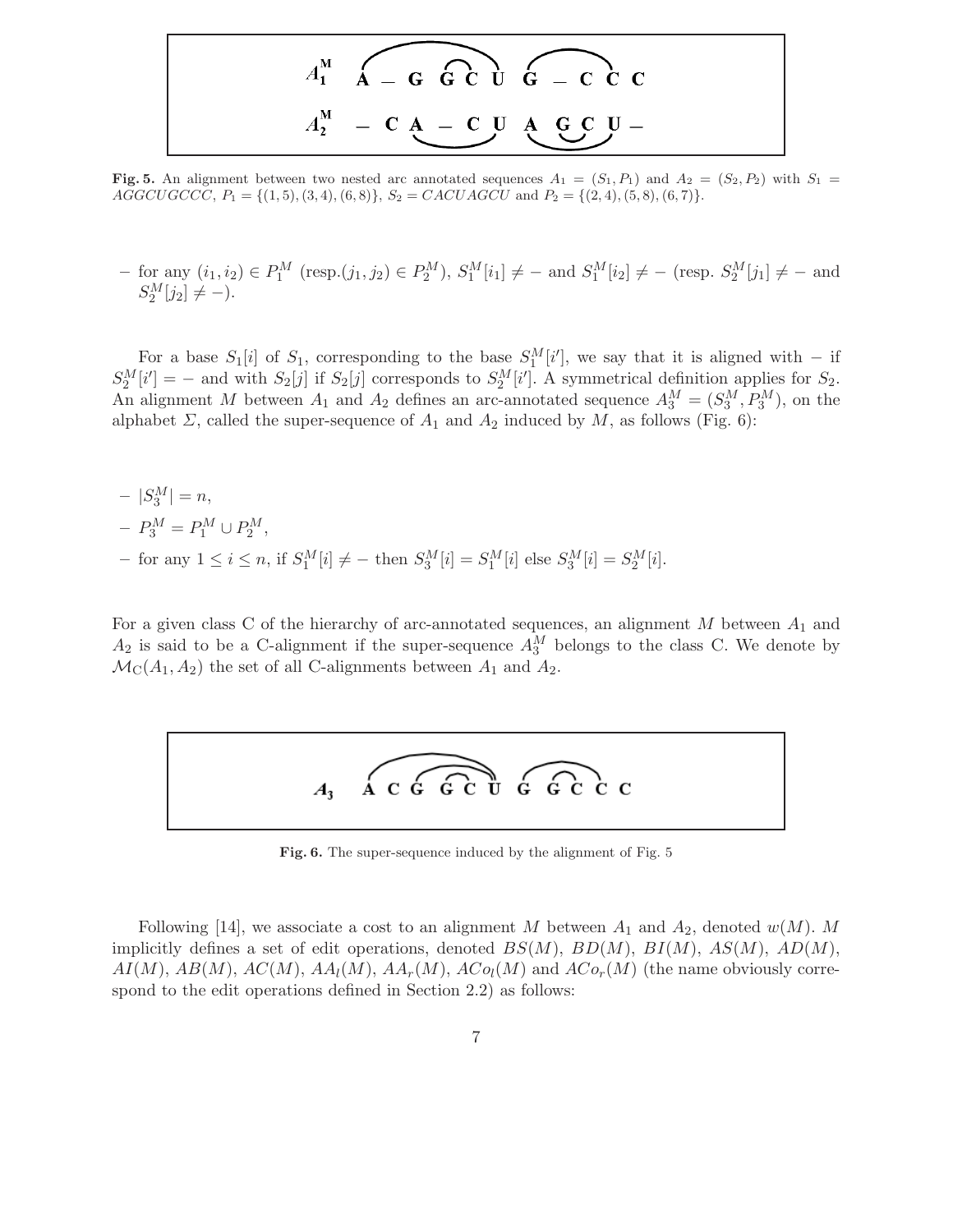$$
AS(M) = P_1^M \cap P_2^M
$$
  
\n
$$
BS(M) = \{i \in [1...n] \mid S_1^M[i] \neq - \text{ and } S_2^M[i] \neq - \text{ and } \nexists j \text{ s.t. } (i, j) \in AS(M) \text{ or } (j, i) \in AS(M) \}
$$
  
\n
$$
BD(M) = \{i \in U(A_1^M) \mid S_2^M[i] = -\}
$$
  
\n
$$
BI(M) = \{j \in U(A_2^M) \mid S_1^M[j] = -\}
$$
  
\n
$$
AD(M) = \{(i_1, i_2) \in P_1^M \mid S_2^M[i_1] = - \text{ and } S_2^M[i_2] = -\}
$$
  
\n
$$
AI(M) = \{(j_1, j_2) \in P_2^M \mid S_1^M[j_1] = - \text{ and } S_1^M[j_2] = -\}
$$
  
\n
$$
AB(M) = \{(i_1, i_2) \in P_1^M \mid S_2^M[i_1] \neq - \text{ and } S_2^M[i_2] \neq - \text{ and } (i_1, i_2) \notin P_2^M\}
$$
  
\n
$$
AC(M) = \{(j_1, j_2) \in P_2^M \mid S_1^M[j_1] \neq - \text{ and } S_1^M[j_2] \neq - \text{ and } (j_1, j_2) \notin P_1^M\}
$$
  
\n
$$
AA_l(M) = \{(i_1, i_2) \in P_1^M \mid S_2^M[i_1] = - \text{ and } S_2^M[i_2] \neq -\}
$$
  
\n
$$
AA_r(M) = \{(i_1, i_2) \in P_1^M \mid S_2^M[i_1] \neq - \text{ and } S_2^M[i_2] = -\}
$$
  
\n
$$
ACo_l(M) = \{(j_1, j_2) \in P_2^M \mid S_1^M[j_1] = - \text{ and } S_1^M[j_2] \neq -\}
$$
  
\n
$$
ACo_r(M) = \{(j_1, j_2) \in P_2^M \mid S_1^M[j_1] \neq - \text{ and } S_1^M[j_2] =
$$

The cost of M, denoted by  $w(M)$ , is then defined by

$$
w(M) = \sum_{(i) \in BS(M)} w(S_1^M[i] \to S_2^M[i])
$$
  
+ 
$$
\sum_{i \in BD(M)} w(S_1^M[i] \to \lambda)
$$
  
+ 
$$
\sum_{j \in BI(M)} (\lambda \to S_2^M[j])
$$
  
+ 
$$
\sum_{(i_1, i_2) \in AS(M)} w((S_1^M[i_1], S_1^M[i_2]) \to (S_2^M[i_1], S_2^M[i_2]))
$$
  
+ 
$$
\sum_{(i_1, i_2) \in AD(M)} w((S_1^M[i_1], S_1^M[i_2]) \to \lambda, \lambda)
$$
  
+ 
$$
\sum_{(j_1, j_2) \in AI(M)} w(\lambda, \lambda \to (S_2^M[j_1], S_2^M[j_2]))
$$
  
+ 
$$
\sum_{(i_1, i_2) \in AB(M)} w((S_1^M[i_1], S_1^M[i_2]) \to S_1^M[i_1], S_1^M[i_2])
$$
  
+ 
$$
\sum_{(i_1, i_2) \in AC(M)} w(S_2^M[j_1], S_2^M[j_2] \to (S_2^M[j_1], S_2^M[j_2]))
$$
  
+ 
$$
\sum_{(i_1, i_2) \in AA_l(M)} w((S_1^M[i_1], S_1^M[i_2]) \to \lambda, S_1^M[i_2])
$$
  
+ 
$$
\sum_{(i_1, i_2) \in AA_r(M)} w((S_1^M[i_1], S_1^M[i_2]) \to S_1^M[i_1], \lambda)
$$
  
+ 
$$
\sum_{(j_1, j_2) \in ACo_l(M)} w(S_2^M[j_1], \lambda \to (S_2^M[j_1], S_2^M[j_2]))
$$

A C-alignment between two arc-annotated sequences  $A_1$  and  $A_2$  is said to be optimal if it has minimum cost among the set of alignments  $\mathcal{M}_{C}(A_1, A_2)$ . Proposition 1 below describes a natural relationship between optimal alignments and optimal alignment sequences, that was used implicitly in [4, 5, 14].

**Proposition 1.** Let  $A_1$  and  $A_2$  be two nested arc-annotated sequences and C a class of the hierarchy of arc-annotated sequences.  $d_C(A_1, A_2) = \min_{M \in \mathcal{M}_C(A_1, A_2)} w(M)$ .

*Proof.* Let M be a C-alignment between  $A_1$  and  $A_2$ . By definition,  $A_3^M$  is a super-sequence of  $A_1$ that can be obtained from  $A_1$  by the edit operations implicitly defined by  $BI(M)$ ,  $AI(M)$ ,  $AC(M)$ ,  $ACo_l(M)$  and  $ACo_r(M)$ ; these operations all belong to BI, AI, AC or ACo. Similarly,  $A_2$  can be obtained from  $A_3^M$  by the edit operations defined by  $BS(M)$ ,  $AS(M)$ ,  $BD(M)$ ,  $AD(M)$ ,  $AB(M)$ ,  $AA_l(M)$  and  $AA_r(M)$ , that belong respectively to BS, AS, BD, AD, AB and AA. From the fact that  $A_3^M$  belongs to the class C we have that  $d_{\mathcal{C}}(A_1, A_2) \leq \min_{M \in \mathcal{M}_{\mathcal{C}}(A_1, A_2)} w(M)$ .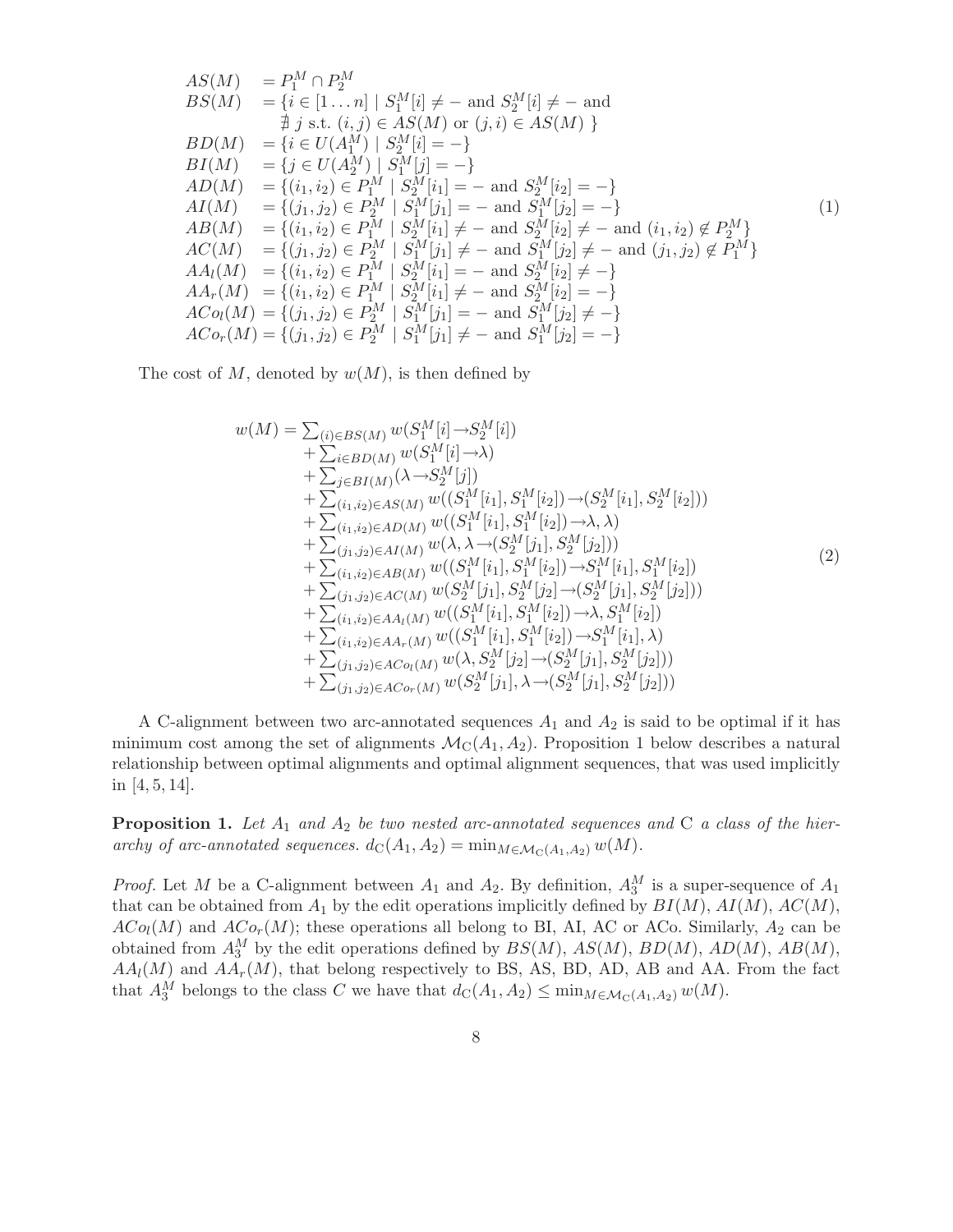Let E be a C-alignment sequence between  $A_1$  and  $A_2$ , and  $A_3$  the corresponding super-sequence. It defines implicitly an alignment  $M$  between  $A_1$  and  $A_2$ : bases that are never deleted or inserted (through base operations or arc operations) define pairs of bases of  $A_1$  and  $A_2$  that can be aligned, the induced gaps in  $A_1$  and  $A_2$  being filled with the symbol –. It is then immediate that  $A_3 = A_3^M$ and  $w(M) = w(E)$ , and then  $d_{\mathcal{C}}(A_1, A_2) \geq \min_{M \in \mathcal{M}_{\mathcal{C}}(A_1, A_2)} w(M)$ .

#### 3 Extension of the hierarchy of arc-annotated sequences

We introduce new classes of arc-annotated sequences, together with some of the properties of the corresponding alignment sequences.

#### 3.1 New classes of arc-annotated sequences.

A first extension: Stem. The first new class we describe is the class of arc-annotated sequences that correspond to the RNA secondary structures of stem-loops. We denote this class Stem. An arc-annotated sequence  $(S, P)$  belongs to the class STEM if

1. it belongs to Nest and

2. it has no pair of arcs  $(i_1, i_2)$  and  $(i_3, i_4)$  such that  $i_1 < i_2 < i_3 < i_4$  or  $i_3 < i_4 < i_1 < i_2$ 

Hence, we can remark that this new class induces the following inclusion relation: PLAIN  $\subset$  STEM ⊂ Nest ⊂ Cros ⊂ Unlim.

The class STEM was considered in [11], where it was shown that, due to its simple structure, it is possible to compute the conservative edit distance between two arc-annotated sequences belonging to Stem (defined in Section 3.3, in polynomial time. It was also proposed to use a decomposition of RNA secondary structures in stem-loops and to use this algorithm to compare complete RNA secondary structures.

A second extension: Mult. Our second extension is inspired by the remark that there are two differences between NEST and UNLIM: in NEST,  $(1)$  a base can not belong to more than one arc and (2) arcs can not cross. In the class Cros the constraint (2) is relaxed, and then relaxing constraint (1) from the class Cros gives the class Unlim. It is then natural to consider an alternative path from NEST to UNLIM, by first relaxing the constraint  $(2)$ , then the constraint  $(1)$ .

We define the extension MULT of a given class, other than UNLIM and PLAIN, by allowing a base to belong to more than one arc. For example the extension MULT of the class NEST, denoted by NMult, contains the arc-annotated sequences such that arcs do not cross but a base can belong to more than one arc. Similarly we denote by SMULT the MULT extension of STEM. With this point of view, Unlim can in fact be seen as CMult, that is the extension Mult of Cros (Fig. 7).

In Section 4, we describe an algorithm that solves the problem  $ALIGN(NEST, NEST; NMULT)$ . As far as we know, the only other alignment algorithm that considered an NMULT super-sequence did not consider all edit operations and a complete score scheme [13].

#### 3.2 Properties of alignment sequences between nested arc-annotated sequences.

We present now a few properties of optimal alignment sequences between nested arc-annotated sequences. They allow to get a better understanding of the kind of alignments and alignment sequences that can be obtained in  $ALIGN(NEST,NET;C)$  where C is a class of the hierarchy of arc-annotated sequences containing NEST (*i.e.* NEST, NMULT, CROS or UNLIM).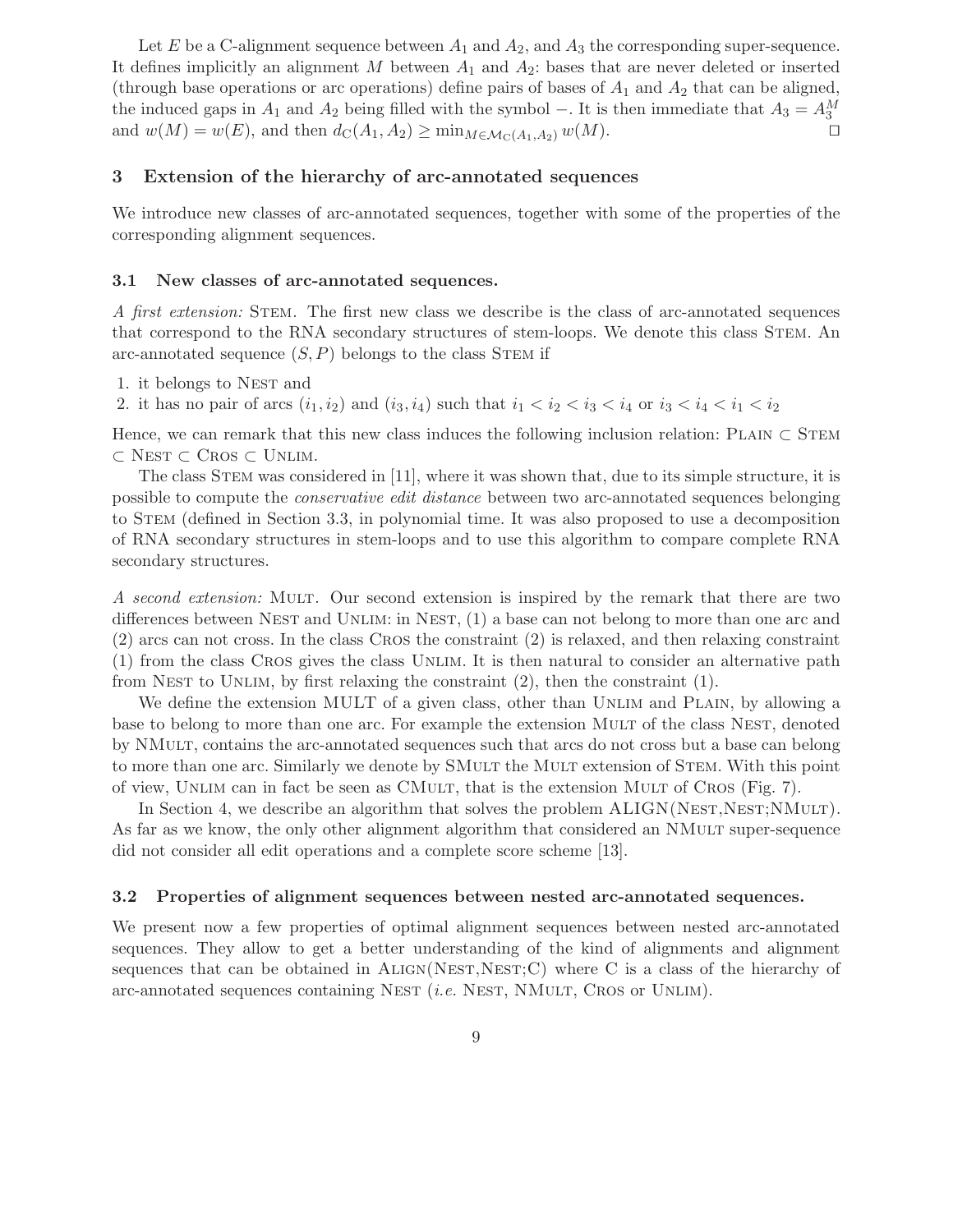

Fig. 7. Extension of the hierarchy of arc-annotated sequences.

*Property 1.* Let C be a class of the hierarchy of arc-annotated sequences containing NEST,  $E$  an optimal C-alignment sequence between two nested arc-annotated sequences  $A_1 = (S_1, P_1)$  and  $A_2 = (S_2, P_2)$ , with a complete score scheme. Let  $E_1$  and  $E_2$  be the decomposition of E and x a base in  $A_1$  that is not deleted in  $E_2$ .

- 1. x can be involved in at most two complex arc operations in  $E$ : one in  $E_1$ , that creates an arc containing x, and one in  $E_2$ , that does not delete the arc created by  $E_1$  if any.
- 2. If C is either NEST or CROS (*i.e.* not a MULT extension), then  $x$  can be involved in at most one complex arc operation in E.

*Proof.* Let  $A_3 = (S_3, P_3)$  be the super-sequence induced by E.

Assume the base x is involved in  $k \geq 1$  complex arc operations in  $E_1$  (AC or ACo). Then x belongs to at least k arcs in  $A_3$  (and at most  $k+1$  as  $A_1$  is nested). As  $A_2$  is nested, at least  $k-1$  of these arcs have to be removed during  $E_2$ , either by AB or AA operations, that do not delete x by hypothesis. Let y be a base that defines an arc with x in  $A_3$ , that was created in  $E_1$  and removed in  $E_2$ . If this arc was created by AC (resp. ACo) and removed by AB (resp. AA), then E is not optimal, as the second operation cancels the first one. If this arc was created by AC (resp. ACo), and is removed by an AA (resp. AB), then the same result would have been obtained by a single BD in  $E_2$  (resp. BI in  $E_1$ ). In all cases, with a complete score scheme E is not optimal, and then, if  $k > 1$ , there is a contradiction with the initial hypothesis that E is optimal. This proves that x can be involved in at most one complex operation,  $e_1$ , in  $E_1$ , that creates an arc, and one in  $E_2$ that does not delete the arc created by  $e_1$ .

Assume now that  $A_3$  belongs to NEST or CROS. If x is involved in a complex arc operation  $e_1$ in  $E_1$  (AC or ACo), then x was not belonging to an arc in  $A_1$ , and a complex operation in  $E_2$  that would involve x (AB or AA) would delete the arc created by  $e_1$ . From our above argument, this contradicts the fact that E is optimal. If x is involved in a complex arc operation  $e_2$  in  $E_2$ , then x was in an arc in  $A_1$  and was not involved in a complex operation in  $E_1$ , as it belongs to a single arc in  $A_3$ .

*Example 1.* Let  $S_1 = abc, P_1 = \{(1, 2)\}, S_2 = abc$  and  $P_2 = \{(1, 3)\}.$  Depending of the cost scheme, an optimal alignment sequence between  $(S_1, P_1)$  and  $(S_2, P_2)$  could be an AC that creates the arc  $(1, 3)$  followed by an AB of the arc  $(1, 2)$  in  $(S_1, P_1)$ . This alignment sequence induces a supersequence where the base  $a$  is incident to two arcs, and then does not belong to NEST. An alignment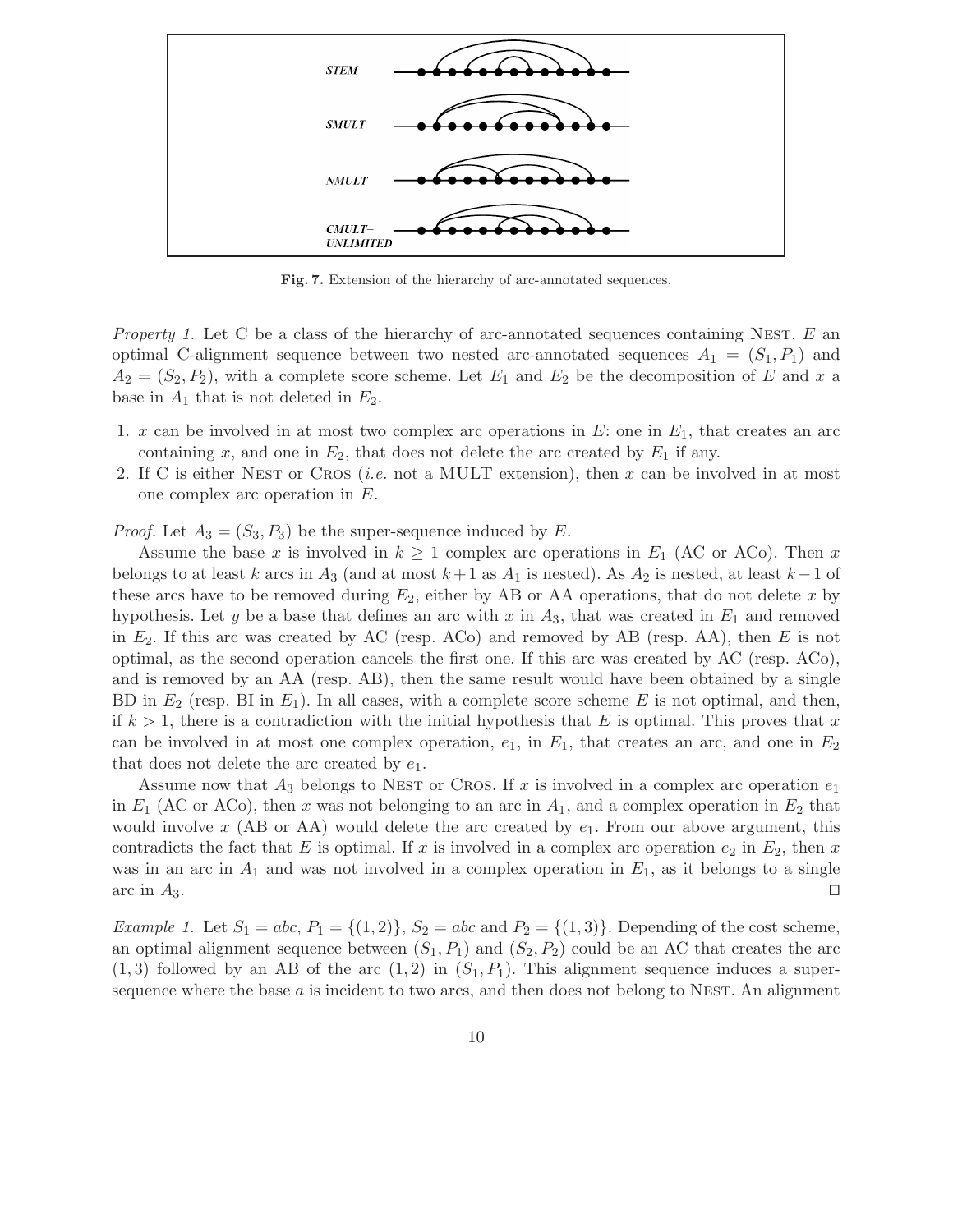sequence that induces a nested super-sequence would be for example an ACo:  $\lambda$ ,  $c \rightarrow (a, c)$  followed by AA:  $(a, b) \rightarrow \lambda, b$ , which implies that the base a in  $S_1$  was deleted and the base a in  $S_2$  was inserted.

Property 2. Let C be a class of the hierarchy of arc-annotated sequences, E be an optimal Calignment sequence between two nested arc-annotated sequences  $A_1 = (S_1, P_1)$  and  $A_2 = (S_2, P_2)$ , with a complete score scheme. If C is NEST or NMULT (*i.e.* no crossing) then no operation in E that creates an arc can create a crossing between this arc and another arc.

*Proof.* This follows immediately from the fact that every arc created during  $E_1$  belongs to  $A_3$  the super-sequence induced by  $E$ .

*Example 2.* Let  $S_1 = abcde, P_1 = \{(2, 4)\}, S_2 = abcde$  and  $P_2 = \{(1, 3)\}.$  Depending of the cost scheme, an optimal alignment sequence between  $(S_1, P_1)$  and  $(S_2, P_2)$  could be an AC that creates the arc  $(1,3)$  followed by an AB that breaks the arc  $(2,4)$ . This alignment sequence induces a crossing between two arcs. A sequence that does not involve a crossing would require to insert an a between b and c, then to create an arc between this a and c, then to insert a b after this a, then to alterate the arc  $(b, d)$  to delete the b and finally to delete the first a.

It follows from these two properties that optimal NEST-alignment sequences suffer from two limitations: bases can not be involved in more than one complex operation and no arc can be created that cross another arc. As shown in Property 1 considering NMult-alignment sequences (or SMult-alignment sequences when dealing with the comparison of two sequences belonging to the STEM class) overcomes the first limitation, while considering Cros-alignment sequences does not help with respect to this limitation. Conversely, Cros-alignment sequences do not suffer from the second limitation, unlike NMULT-alignment sequences.

#### 3.3 Conservative edit distance between RNA stem-loops.

The notion of conservative edit distance between two RNA stem-loops was introduced in [11] together with a polynomial time and space algorithm to compute this distance. In this section we show that computing this distance is in fact equivalent to the problem ALIGN(STEM, STEM; STEM).

In [11], the conservative edit distance was defined using a representation of RNA stem-loops as ordered labeled trees where each base pair is represented by an internal node labeled by this base pair and each unpaired base by a leaf labeled by this base. Such trees are clearly equivalent to STEM arc-annotated sequences.

A conservative edit sequence between two STEM arc-annotated sequences  $A_1$  and  $A_2$  is an edit sequence between  $A_1$  and  $A_2$  satisfying the following additional constraints:

- every edit operation involves at least one base that belongs to  $A_1$  or  $A_2$ ,
- after the application of each edit operation, the resulting arc-annotated sequence belongs to STEM,
- each base is involved in at most one edit operation among {AB, AA, AC, ACo} and in at most one edit operation {BS, AS}.

The *conservative edit distance* between two STEM arc-annotated sequences  $A_1$  and  $A_2$  is the minimal cost of a conservative edit sequence between  $A_1$  and  $A_2$ .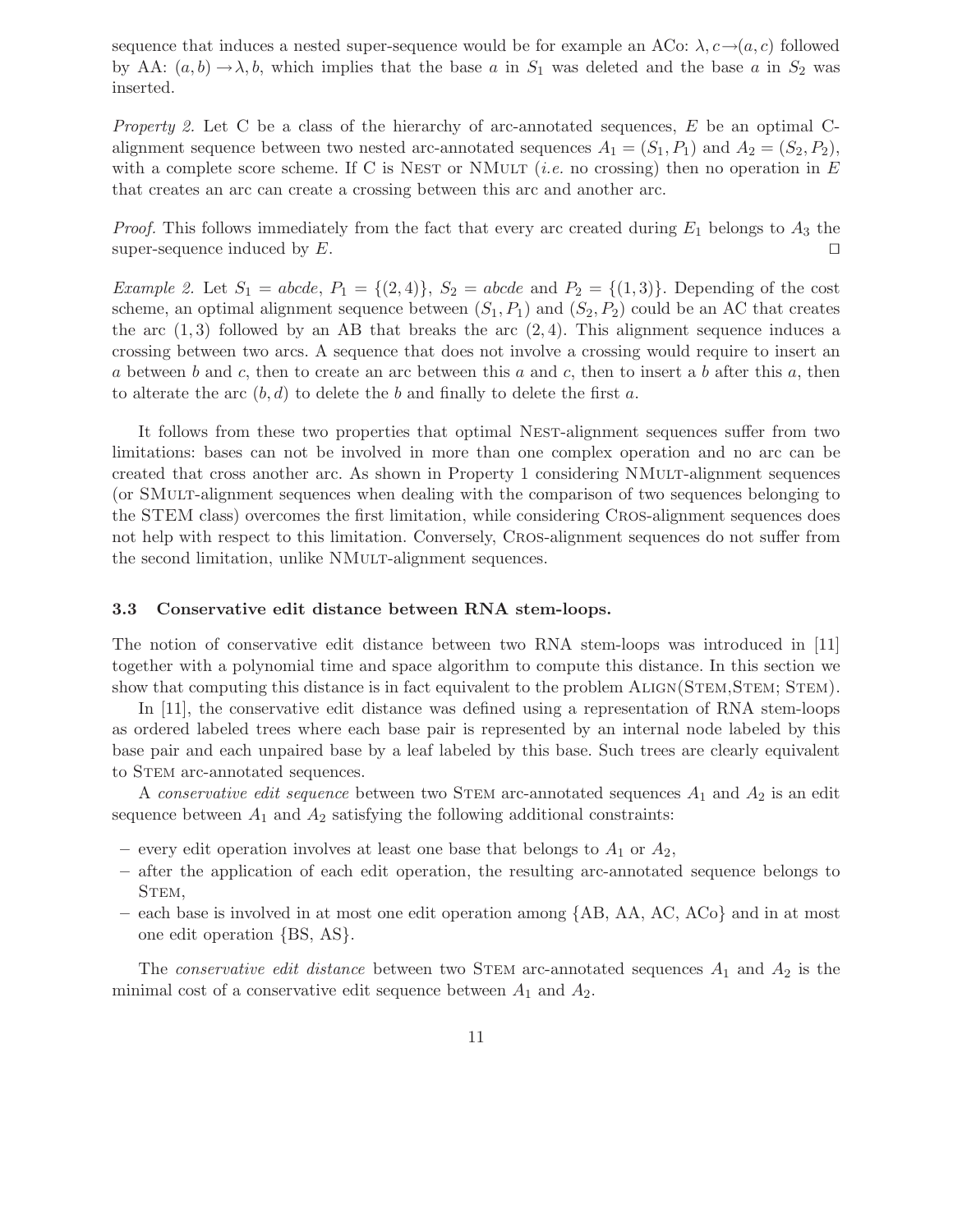**Proposition 2.** The conservative edit distance between two STEM arc-annotated sequences  $A_1$  and  $A_2$  is equal to  $d_{\text{STEM}}(A_1, A_2)$ .

*Proof.* As a conservative edit sequence  $E_c$  between  $A_1$  and  $A_2$  is an edit sequence, there is an alignment sequence  $E_a$  between  $A_1$  and  $A_2$  such that  $w(E_a) = w(E_c)$ .  $E_a$  is necessarily a STEMalignment sequence, since after the application of every edit operation of  $E_a$  the intermediate structure is still a STEM arc-annotated sequence.

Conversely, a given STEM-alignment between  $A_1$  and  $A_2$  implies an edit sequence between  $A_1$ and  $A_2$  that clearly satisfies the constraints of a conservative edit sequence.  $\Box$ 

## 4 An algorithm for Align(Nest,Nest; NMult)

Theorems 3 and 4 indicate that ALIGN(NEST,NEST; NEST) is the most general problem of comparison between nested arc-annotated sequences that can be solved in polynomial time in the framework of the classical hierarchy of arc-annotated sequences. We introduced in Section 3 a new class, NMult that generalizes the class Nest but is not comparable with Cros. Our main result is that ALIGN(NEST, NEST; NMULT) can be solved in polynomial time, with the same asymptotic worst-case time and space complexity than ALIGN(NEST, NEST; NEST). We describe in the remaining of this section a dynamic programming algorithm for solving the alignment problem ALIGN(NEST, NEST; NMULT). From now, all alignments we consider belong to the class of NMULTalignments, and we call them only alignments in general.

#### 4.1 Preliminaries

Indexing pairs. Similarly to other algorithms to compare arc-annotated sequences [11, 14], the dynamic programming tables we use in our algorithm are indexed by pairs of sub-sequences of the two considered arc-annotated sequences. These sub-sequences are defined in terms of *indexing pairs*, that can be related to the hierarchy of arc-annotated sequences: given an arc-annotated sequence  $A = (S, P)$ , with S of length n, and a class C of the hierarchy of arc-annotated sequences, an ordered pair of integers  $I = (x, y)$ , with  $1 \le x \le y \le n$ , is an *indexing pair of type* C for A if the arc-annotated sequence  $A' = (S, P \cup \{(x, y)\})$  belongs to C.

An indexing pair  $I = (x, y)$  of  $A = (S, P)$  defines an arc-annotated sub-sequence of A, denoted by  $A<sup>I</sup> = (S<sup>I</sup>, P<sup>I</sup>)$ , obtained from A by deleting from S all the bases that do not belong to  $S[x,y]$ and from P all the arcs that have at least one of their bases that does not belong to  $S[x..y]$ .

For technical reasons, we also introduce a special indexing pair, called the empty indexing pair, denoted  $\emptyset$ ;  $A^{\emptyset}$  is the empty arc-annotated sequence. The set of indexing pairs of type C of an arc-annotated sequence A, augmented with the empty indexing pair, is denoted by  $I_{\rm C}(A)$ .

**Lemma 1.** Let  $A_1$  and  $A_2$  be two nested arc-annotated sequences, C a class of the hierarchy of arc-annotated sequences and I an indexing pair that is not of type  $C$ . Any alignment sequence between  $A_1$  and  $A_2$  that contains an operation AC creating an arc between bases x and y of  $A_1$  is not a C-alignment sequence.

Proof. By definition of an alignment sequence, that starts with BI, AI, ACo and AC operations, as x and y are bases of  $A_1$ , we can assume without loss of generality that the AC operation creating an arc between x and y is the first edit operation performed on  $A_1$ . It then follows from the definition of the type of an indexing pair, that the resulting arc-annotated sequence does not belong to the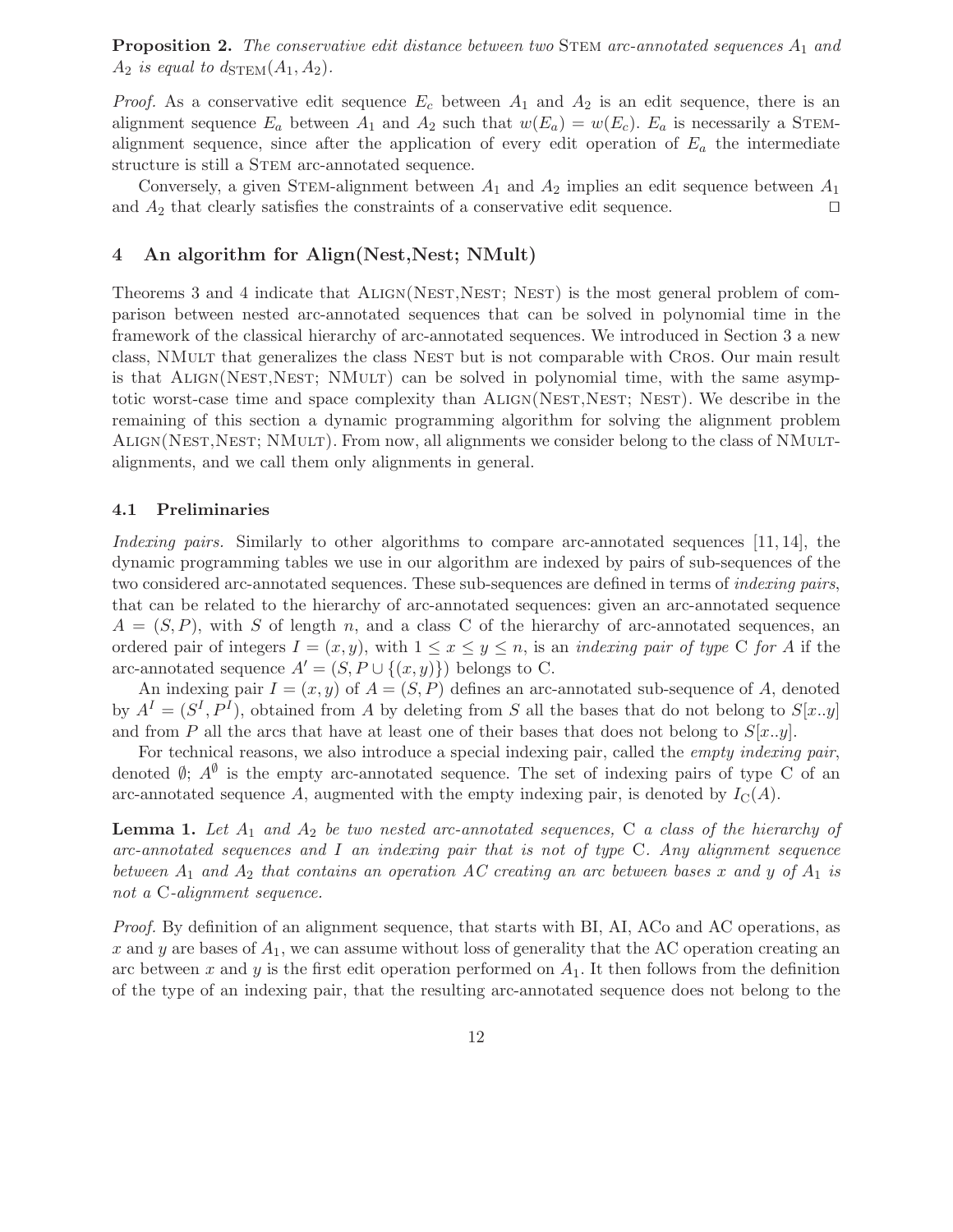class C. As no base or arc will be deleted to obtain  $A_3$ , this implies that  $A_3$  does not belong to C too, and then the whole alignment sequence is not a C-alignment sequence.  $\Box$ 

Lemma 1 implies that to compute the C-alignment distance, we need to consider only indexing pairs of type C as more general indexing pairs would lead to wrong alignment sequences. From now we assume that all indexing pairs are of type NMULT; in particular  $I(A)$  means  $I_{NMULT}(A)$ .

Dynamic programming tables. Four dynamic programming tables, denoted by D,  $D_f$ ,  $D_l$  and  $D_{fl}$ are used to compute an alignment between two nested arc-annotated sequences  $A_1 = (S_1, P_1)$  and  $A_2 = (S_2, P_2)$ . The tables D,  $D_f$ ,  $D_l$  and  $D_{fl}$  are two-dimensional tables indexed by pairs  $(I, J)$ such that  $I \in I(A_1)$  and  $J \in I(A_2)$ .  $J = \emptyset$ .

- The cell  $D[I, J]$  contains the minimal cost of an alignment between the arc-annotated subsequences  $A_1^I$  and  $A_2^J$ .
- Let  $I = (x, y)$  and  $J = (p, q)$ . The cell  $D_f[I, J]$  (resp.  $D_l[I, J]$ ;  $D_{fl}[I, J]$ ) contains the minimal cost of a alignment M between the arc-annotated sub-sequences  $A_1^I$  and  $A_2^J$  such that  $S_1[x]$  is aligned with  $S_2[p]$  in M (resp.  $S_1[y]$  is aligned with  $S_2[q]$  in M;  $S_1[x]$  is aligned with  $S_2[p]$  in M and  $S_1[y]$  is aligned with  $S_2[q]$  in M).
- $-D_f[I, J], D_l[I, J]$  and  $D_{fl}[I, J]$  are not defined if exactly one of the two indexing pairs I and J is equal to ∅.
- $-D_{fl}[I, J]$  is not defined if exactly one of the two indexing pairs I or J is of length 1.

We now discuss briefly why we use several dynamic programming tables. First, note that in an optimal alignment M, it follows from the definition of NMULT that, for an arc  $(i_1,i_2)$  of  $P_1$  and an arc  $(j_1, j_2)$  of  $P_2$ , it is possible that  $S_1[i_1]$  is aligned with  $S_2[j_1]$  in M while  $S_1[i_2]$  is not aligned with  $S_2[j_2]$  in M, which can not happen in an optimal CROS-alignment. This implies that when considering the possible configurations in an alignment for an arc  $(x, y)$ , either in  $P_1$  or in  $P_2$ , the following can happen: one of the bases of  $(x, y)$ , say x, is aligned with a base of the other sequence that belongs to an arc, says the base p of the arc  $(p, q)$ , and the second base of  $(x, y)$  is not aligned with the second base of  $(p, q)$ . In such a configuration, we do not know, at this point, which edit operation will be induced for the arc  $(p, q)$  in the alignment, as long as we do not take a decision for its second base  $q$ . Moreover, when we take a decision for  $q$ , that is either to align it with a base or to align it with  $-$ , we need to remember the decision taken for p in order to evaluate the cost of the edit operation on the arc  $(p, q)$ . The tables  $D_f$ ,  $D_l$  and  $D_{fl}$  are used to record such partial alignment decisions taken on arcs.

#### 4.2 Filling up the dynamic programming tables

We first describe how to fill the first values of the tables  $D, D_f, D_l, D_{fl}$ , using the value  $\infty$  for the cells that are not defined.

**Lemma 2.** For every non-empty indexing pair  $I \in (A_1)$  and  $J \in I(A_2)$ 

$$
D[I, \emptyset] = \sum_{i \in U(A_1^I)} w(i \to \lambda) + \sum_{(i_1, i_2) \in P(A_1^I)} w((i_1, i_2) \to \lambda, \lambda).
$$
  
\n
$$
D[\emptyset, J] = \sum_{j \in U(A_2^J)} w(\lambda \to j) + \sum_{(j_1, j_2) \in P(A_2^J)} w(\lambda, \lambda \to (j_1, j_2)).
$$
  
\n
$$
D_f[I, \emptyset] = D_f[\emptyset, J] = D_l[I, \emptyset] = D_l[\emptyset, J] = D_{fl}[I, \emptyset] = D_{fl}[\emptyset, J] = \infty.
$$

Moreover

$$
D[\emptyset, \emptyset] = D_f[\emptyset, \emptyset] = D_l[\emptyset, \emptyset] = D_{fl}[\emptyset, \emptyset] = 0.
$$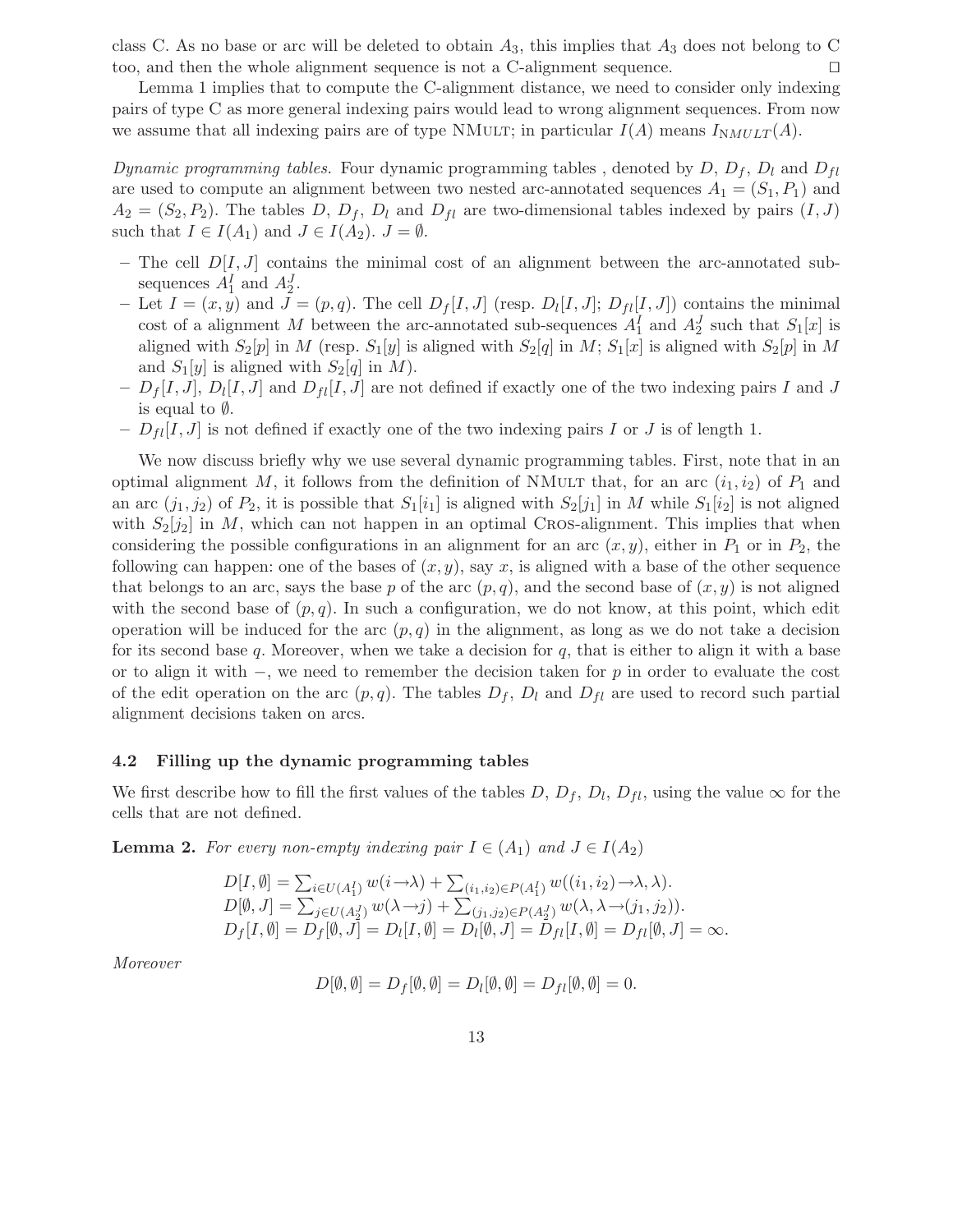*Proof.* Direct consequence of the definitions of D,  $D_f$ ,  $D_l$  and  $D_{fl}$ .

Before describing the main dynamic programming equations, we need to define the notion of partition of an indexing pair. Given an indexing pair  $I = (x, y)$  of an arc-annotated sequence  $A = (S, P)$ , we say that two indexing pairs  $I_1$  and  $I_2$  partition I, denoted by  $I_1 + I_2 = I$ , if either one of them is  $\emptyset$  and the other one is equal to I, or  $I_1 = (x, z)$  and  $I_2 = (z+1, y)$  with  $x \le z \le y-1$ .

In order to shorten the presentation of the equations, we use in Lemmas 3, 4, 5 and 6 the following notation, that hold for  $I = (x, y)$  and  $J = (p, q)$  two non-empty indexing pairs of two arc-annotated sequences  $A_1$  and  $A_2$ :  $z_1$  (resp.  $r_1$ ) is such that  $x \leq z_1 \leq y$  (resp.  $p \leq r_1 \leq q$ ) and  $(x, z_1) \in P(A_1)$  (resp.  $(p, r_1) \in P(A_2)$ ). We also assume that if an indexing pair  $I = (x, y)$  is such that  $x > y$ , then I takes value  $\emptyset$ .

**Lemma 3.** Given  $I = (x, y)$  and  $J = (p, q)$  two indexing pairs respectively of  $A_1$  and  $A_2$ .

1. If  $x \in P_o(A_1^I)$  and  $p \in P_o(A_2^J)$ ,  $D[I, J] = \min\{AS_1, AB_1, AB_2, AC_1, AC_2, AA_1, AA_2, AA_3, AC_0, AC_2, AC_3, AD_1, AI_1\}.$ 2. If  $x \in P_o(A_1^I)$  and  $p \in U(A_2^J)$ ,  $D[I, J] = \min\{AB_1, AB_2, AA_1, AA_2, AA_3, AD_1, BI_1\}.$ 3. If  $x \in U(A_1^I)$  and  $p \in P_o(A_2^J)$ ,  $D[I, J] = \min\{AC_1, AC_2, AC_0, AC_2, AC_0, AI_1, BD_1\}.$ 4. If  $x \in U(A_1^I)$  and  $p \in U(A_2^J)$ ,  $D[I, J] = \min\{BS_1, BD_1, BI_1\}.$ 

Where

$$
BS_{1} = w(x \rightarrow p) + D[(x+1,y),(p+1,q)]
$$
  
\n
$$
BD_{1} = w(x \rightarrow \lambda) + D[(x+1,y),(p,q)]
$$
  
\n
$$
BI_{1} = w(\lambda \rightarrow p) + D[(x,y),(p+1,q)]
$$
  
\n
$$
AS_{1} = w((x,z_{1}) \rightarrow (p,r_{1})) + D[(x+1,z_{1}-1),(p+1,r_{1}-1)] + D[(z_{1}+1,y),(r_{1}+1,q)]
$$
  
\n
$$
AD_{1} = \min_{(J_{1},J_{2}) \in Q_{1}(J)} \{w((x,z_{1}) \rightarrow \lambda, \lambda) + D[(x+1,z_{1}-1),J_{1}] + D[(z_{1}+1,y),J_{2}]\}
$$
  
\n
$$
AI_{1} = \min_{(I_{1},I_{2}) \in Q_{1}(I)} \{w(\lambda, \lambda \rightarrow (p,r_{1})) + D[I_{1},(p+1,r_{1}-1)] + D[I_{2},(r_{1}+1,q)]\}
$$
  
\n
$$
AB_{1} = \min_{(J_{1},J_{2}) \in Q_{1}(J)} \{w((x,z_{1}) \rightarrow x,z_{1}) + D_{f}[(x,z_{1}-1),J_{1}] + D_{f}[(z_{1},y),J_{2}]\}
$$
  
\n
$$
AB_{2} = \min_{(J_{1},J_{2}) \in Q_{2}(J)} \{D_{fl}[(x,z_{1}),J_{1}] + D[(z_{1}+1,y),J_{2}]\}
$$
  
\n
$$
AC_{1} = \min_{(I_{1},I_{2}) \in Q_{2}(I)} \{D_{fl}[I(x,z_{1}),J_{1}] + D[(z_{1}+1,y),J_{2}]\}
$$
  
\n
$$
AC_{2} = \min_{(I_{1},I_{2}) \in Q_{2}(I)} \{D_{fl}[I_{1},(p,r_{1})] + D_{f}[I_{1},(p,r_{1}-1)] + D_{f}[I_{2},(r_{1},q)]\}
$$
  
\n
$$
AA_{1} = \min_{(J_{1},J_{2}) \in Q_{1}(J)} \{w((x,z_{1}) \rightarrow x,\lambda) + D_{f}[(x,z_{1}-1),J_{1}] + D[(z_{1}+1,y),J_{2}]\}
$$
  
\n
$$
AA_{2} = \min_{(J_{1
$$

and

$$
Q_1(I) = \{(I_1, I_2) \in I(A)^2 \mid I_1 + I_2 = I, \not\exists (i_1, i_2) \in P(A^I) \mid i_1 \in I_1, i_2 \in I_2\}
$$
  

$$
Q_2(I) = \{(I_1, I_2) \in Q_1(I) \mid I_1 = (x, z), z \in P_e(A^I)\}.
$$

Proof. The principle of these equations is similar to the one used to define the dynamic programming equations of algorithms computing an alignment between non-annotated sequences. Indeed, we we have to consider the three following configurations between x and p: x and p are aligned together, x is deleted (aligned with  $-$ ) before p, or p is inserted (aligned with  $-$ ) before x. The cases where x or p are aligned with bases but not together are considered through different indexing pairs. The main difference with non-annotated sequences alignment relies in the fact that x and/or  $p$  can belong to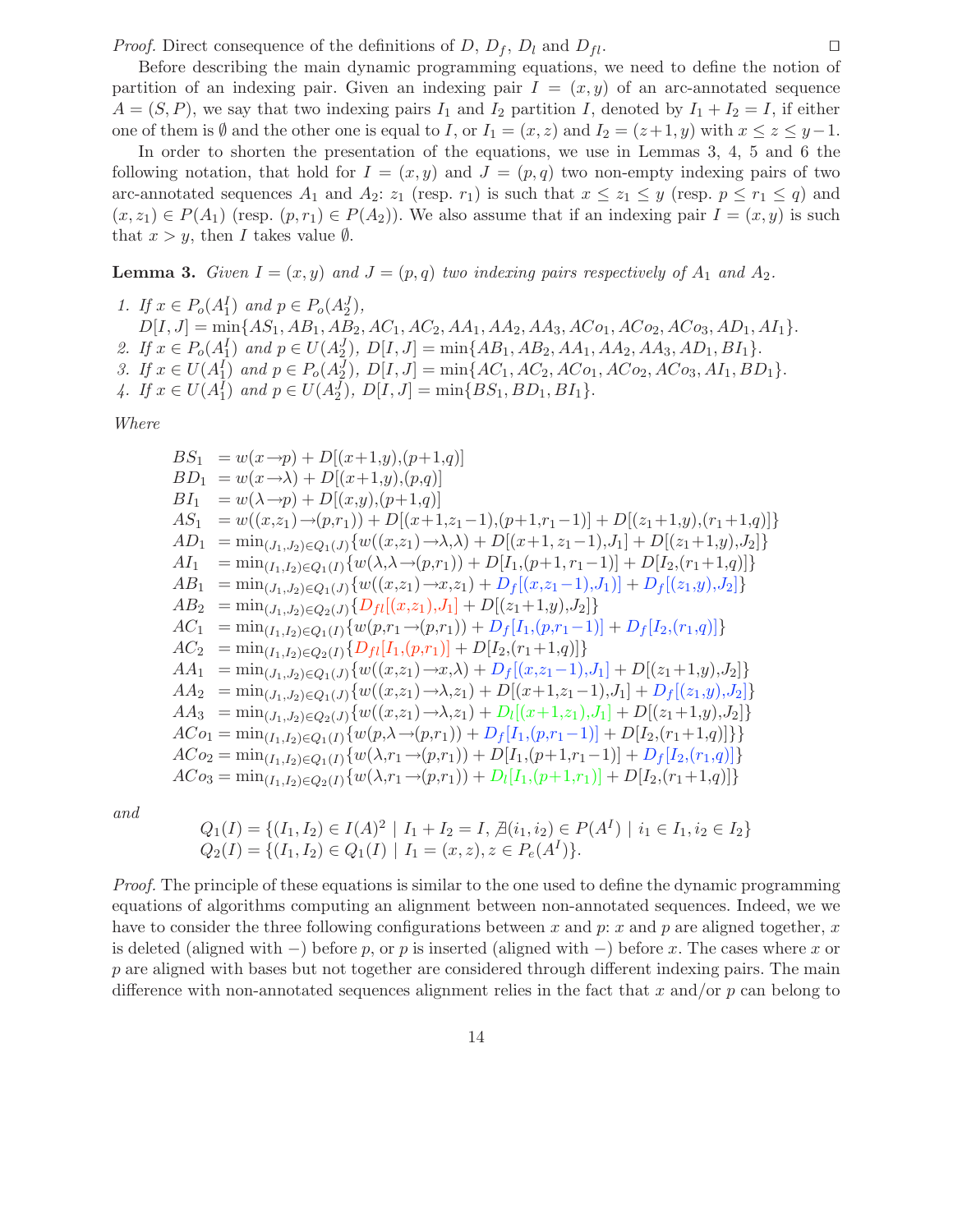an arc, which is why we consider four cases: both (resp. none) belong to an arc in case 1 (resp. case 4), only  $x$  (resp.  $p$ ) belongs to an arc in case 2 (resp. case 3).

Let M be an alignment between the arc-annotated sub-sequences  $A_1^I$  and  $A_2^J$ , defined by  $I =$  $(x, y)$  and  $J = (p, q)$ . We describe below all possible configurations that can be found in M if either x and p are aligned together or one of them is aligned with  $-$  before the other. These configurations are illustrated in Figure 8.



Fig. 8. Illustration of all possible configurations described in the proof of Lemma 3. A dashed line leaving a base indicates that this base can be either unpaired or belong to an arc, with the relative position (either on the left or on the right of the considered base) of the other extremity of this arc being indicated by the direction of the dashed line.

- 1. Assume  $x \in P_o(A_1^I)$  and  $p \in P_o(A_2^J)$ .
	- (a) Assume x and p are aligned together in M. There are three cases depending on the status of  $z_1$  and/or  $r_1$  in M.
		- i. If  $z_1$  is aligned with  $r_1$  then  $(x, z_1) \in AS(M)$ , as defined in (1) and the inside (resp. outside) of the arc  $(x, z_1)$  has to be aligned with the inside (resp. outside) of  $(p, r_1)$ , which is described by AS<sub>1</sub>. In the case where  $z_1 = y$  and/or  $r_1 = q$ , the initialization of table D described in Lemma 2 ensures that  $AS_1$  still holds. Moreover, as  $(x, z_1)$ and  $(p, r_1)$  are arcs and I and J are indexing pairs of type NMuLT, the indexing pairs considered in  $AS_1$  belong too to NMULT.
		- ii. If  $z_1$  is aligned, either with − or with a base of  $A_2$ , but after  $r_1$  in M, here again there are three cases.

A.  $z_1$  is aligned with a base  $r \notin P_e(A_2^J)$ , which implies that  $(x, z_1) \in AB(M)$ .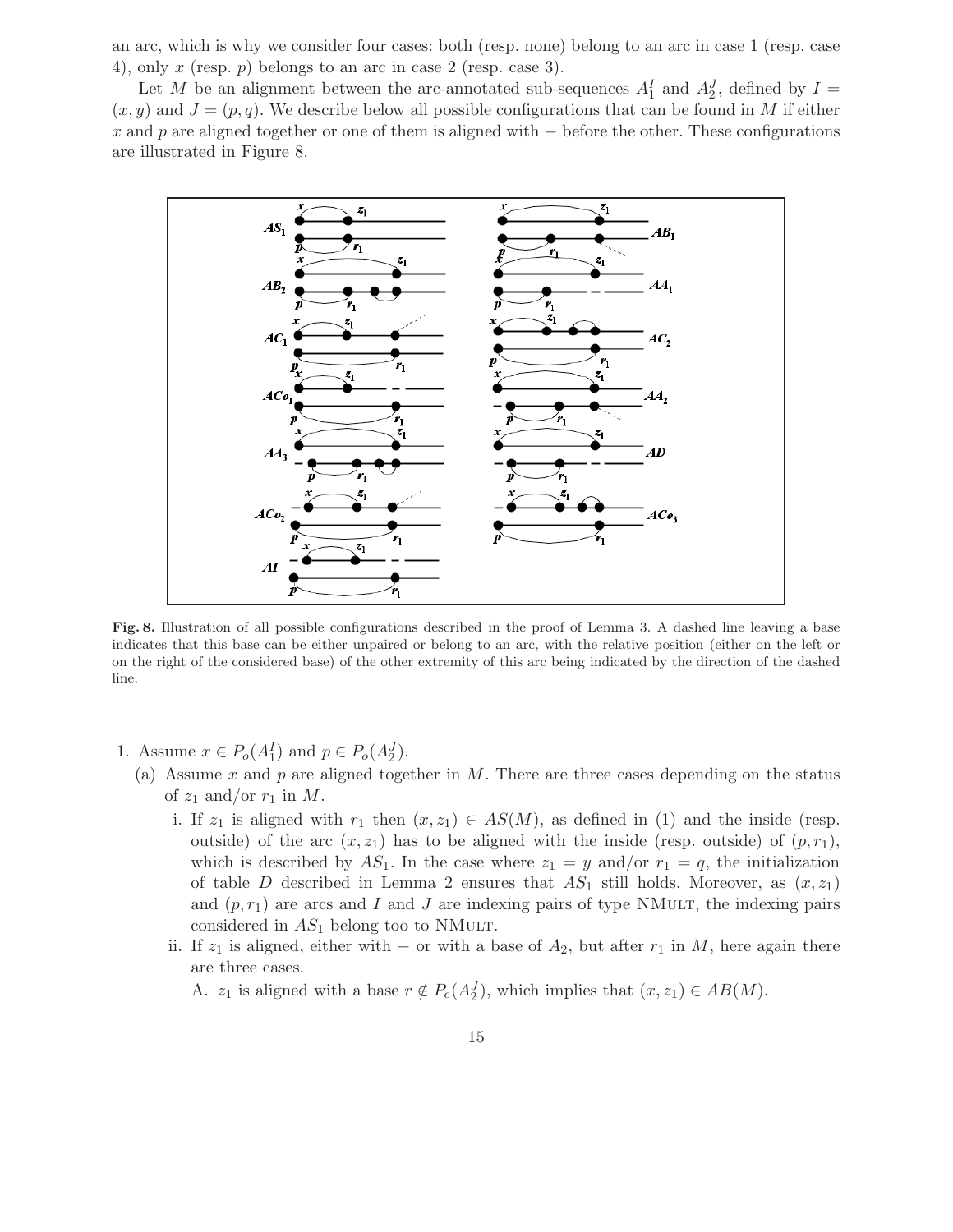This case is accounted by  $AB_1$ , where we add to the cost of M the cost of an arcbreaking and aligns the inside and outside of the arc  $(x, z<sub>1</sub>)$  with all possible partitions of J into two NMULT indexing pairs, as defined by  $Q_1$ , recording that both x and  $z_1$ are aligned with bases of  $A_2$  by considering the table  $D_f$  in both cases. Note that, by considering  $D_f$  in  $D_f[(z_1,y),J_2]$ , we record that r is aligned with a base, which will be used if  $r \in P_o(A_2^J)$  to account for the cost of the operation associated to the arc that contains r.

- B.  $z_1$  is aligned with a base  $r \in P_e(A_2^J)$ , which implies here again that  $(x, z_1) \in AB(M)$ . As M belongs to NMULT, the bases of  $A_1^I$  between x and  $z_1$  (resp. after  $z_1$ ) can only be aligned with the bases of  $A_2^J$  between p and r (resp. after r), and there can be no arc in  $A_2^J$  between these two sets of bases. This configuration corresponds to  $AB_2$ , where adding the cost induced by the fact that  $(x, z_1) \in AB(M)$ , will be done in the call to  $D_{fl}[(x, z_1), J_1]$ , that records that both bases x and  $z_1$  are aligned with bases of  $A_2$ . By construction, all indexing pairs defined by  $Q_2$  are of type NMULT.
- C.  $z_1$  is aligned with in M, still after  $r_1$  (there is a base in  $A_2^J$  that is between p and  $r_1$ ,  $r_1$  included, which is aligned in M with a base of  $A_1^I$  that is before  $z_1$ ), which implies that  $(x, z_1) \in AA(M)$ . This case is handled by  $AA_1$  that records the cost of an arc-altering for  $(x, z_1)$ , as this arc disappears from the two subsequent indexing pairs of  $A_1$  defining the two considered sub-problems, and ensures that no arc of  $A_2^J$ will cross  $(x, z_1)$  in M, by definition of  $Q_1$ .
- iii. The case where  $z_1$  is aligned in M either with a base or with but before  $r_1$  is handled in a symmetrical way by  $AC_1$ ,  $AC_2$  and  $ACo_1$ , where the cost of the operation on the arc of  $A_2$  is accounted for, the cost of the operation on the arc  $(x, z_1)$  being postponed to a later sub-problem.

Clearly all previous cases hold when  $z_1 = y$  and/or  $r_1 = q$ , due to the initialization of the tables described in Lemma 2.

- (b) We now assume that x is then aligned with  $-$  in M before p. There are three cases, that we discuss more briefly as the arguments for their correctness are very similar to the previous ones.
	- i. If  $z_1$  is aligned with a base  $r \in P_e(A_2^J)$ , then the arc-altering that breaks the arc  $(x, z_1)$ is handled by  $AA_3$ .
	- ii. If  $z_1$  is aligned with a base  $r \notin P_e(A_2^J)$ , then the arc-altering that breaks the arc  $(x, z_1)$ is handled by  $AA_2$ .
	- iii. If  $z_1$  is aligned with a base –, then the arc deleting that deletes the arc  $(x, z_1)$  is handled by AD.
- (c) The case where p is aligned with  $-$  in M before x is handled in a symmetrical way to the previous one by  $ACo_2$ ,  $ACo_3$  and  $AI$ .
- 2. Assume  $x \in P_o(A_1^I)$  and  $p \in U(A_2^J)$ . This case can be deduced from the previous one by removing all edit operations that assume that p belongs to an arc in  $A_2^J$ , namely arc-creation  $(AC_1$  and  $AC_2$ ), arc-substitution  $(AS_1)$ , arc-completing  $(AC_{01}, AC_{02}$  and  $AC_{03})$  and arc-inserting  $(AI_1)$ .
- 3. Assume  $x \in U(A_1^I)$  and  $p \in P_o(A_2^J)$ . This case can be deduced from the first one by removing all edit operations that assume that x belongs to an arc in  $A_1^I$ , namely arc-breaking  $(AB_1$  and  $AB_2$ ), arc-substitution  $(AS_1)$ , arc-altering  $(AA_1, AA_2$  and  $AA_3)$  and arc-deleting  $(AD_1)$ .
- 4. Finally, if  $x \in U(A_1^I)$  and  $p \in U(A_2^J)$ , there are three cases, as in the classical string alignment problem: x and p are aligned together in  $M(BS_1)$ , x is aligned with – before p (BD), and p is aligned with  $-$  before  $x(BI)$ .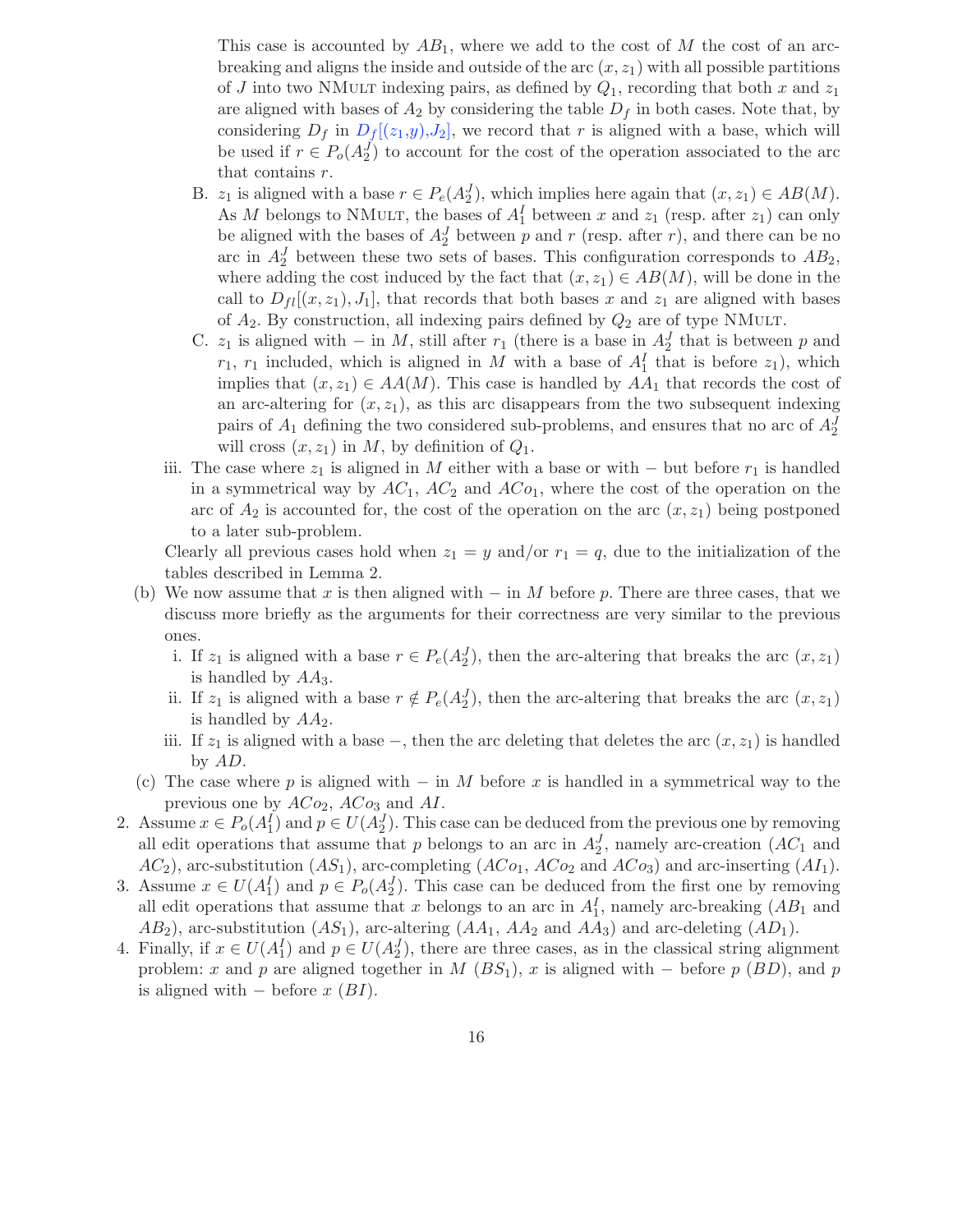**Lemma 4.** Given  $I = (x, y)$  and  $J = (p, q)$  two indexing pairs respectively of  $A_1$  and  $A_2$ .

1. If  $x \in P_o(A_1^I)$  and  $p \in P_o(A_2^J)$ ,  $D_f[I, J] = \min\{AS_1, AB_1, AB_2, AC_1, AC_2, AA_1, AC_0\}.$ 2. If  $x \in P_o(A_1^I)$  and  $p \in U(A_2^J)$ ,  $D_f[I, J] = \min\{AB_1, AB_2, AA_1\}.$ 3. If  $x \in U(A_1^I)$  and  $p \in P_o(A_2^J)$ ,  $D_f[I, J] = \min\{AC_1, AC_2, AC_0\}.$ 4. If  $x \in U(A_1^I)$  and  $p \in U(A_2^J)$ ,  $D_f[I, J] = BS_1$ .

Where  $AB_1$ ,  $AB_2$ ,  $AA_1$ ,  $AC_1$ ,  $AC_2$ ,  $ACo_1$  and  $BS_1$  are defined as in Lemma 3.

*Proof.* The proof follows directly from the proof of Lemma 3 by considering only the cases where x and p are aligned together.  $\Box$ 

**Lemma 5.** Given  $I = (x, y)$  and  $J = (p, q)$  two indexing pairs respectively of  $A_1$  and  $A_2$ .

1. If  $x \in P_o(A_1^I)$  and  $p \in P_o(A_2^J)$ ,  $D_l[I, J] = \min\{AS_2, AB_3, AB_4, AC_3, AC_4, AA_4, AA_5, AA_6, AC_4, AC_5, AC_6, AD_2, AD_2\}.$ 2. If  $x \in P_o(A_1^I)$  and  $p \in U(A_2^J)$ ,  $D_l[I, J] = \min\{AB_3, AB_4, AA_4, AA_5, AA_6, AD_2, BI_2\}.$ 3. If  $x \in U(A_1^I)$  and  $p \in P_o(A_2^J)$ ,  $D_l[I, J] = \min\{AC_3, AC_4, AC_{04}, AC_{05}, AC_{06}, AI_2, BD_2\}.$ 4. If  $x \in U(A_1^I)$  and  $p \in U(A_2^J)$ ,  $D_l[I, J] = \min\{BS_2, BD_2, BI_2\}.$ 

Where

 $BS_2 = w(x \rightarrow p) + D_l[(x+1,y),(p+1,q)]$  $BD_2 = w(x \rightarrow \lambda) + D_l[(x+1,y),(p,q)]$  $BI_2 = w(\lambda \rightarrow p) + D_l[(x,y),(p+1,q)]$  $AS_2 = w((x,z_1) \rightarrow (p,r_1)) + D[(x+1,z_1-1),(p+1,r_1-1)] + D[(z_1+1,y),(r_1+1,q)]$  $AD_2 = \min_{(J_1,J_2) \in Q_3(J)} \{ w((x,z_1) \rightarrow \lambda, \lambda) + D[(x+1,z_1-1),J_1] + D_l[(z_1+1,y),J_2] \}$  $AI_2 = \min_{(I_1,I_2)\in Q_3(I)} \{w(\lambda,\lambda\rightarrow(p,r_1)) + D[I_1,(p+1,r_1-1)] + D_I[I_2,(r_1+1,q)]\}$  $AB_3 = \min_{(J_1,J_2)\in Q_1(J)} \{w((x,z_1)\rightarrow x,z_1) + D_f[(x,z_1-1),J_1)] + D_{fl}[(z_1,y),J_2]\}$  $AB_4 = \min_{(J_1, J_2) \in Q_2(J)} \{D_{fl}[(x, z_1), J_1] + D_l[(z_1 + 1, y), J_2]\}$  $AC_3 = \min_{(I_1,I_2)\in Q_1(I)} \{w(p,r_1\rightarrow(p,r_1)) + D_f[I_1,(p,r_1-1)] + D_f[I_2,(r_1,q)]\}$  $AC_4 = \min_{(I_1,I_2)\in Q_2(I)}\{D_{fl}[I_1,(p,r_1)] + D_l[I_2,(r_1+1,q)]\}$  $AA_4 = \min_{(J_1,J_2) \in Q_3(J)} \{ w((x,z_1) \rightarrow x, \lambda) + D_f[(x,z_1-1),J_1] + D_l[(z_1+1,y),J_2] \}$  $AA_5 = \min_{(J_1,J_2)\in Q_1(J)}\{w((x,z_1)\rightarrow\lambda,z_1)+D[(x+1,z_1-1),J_1]+D_{fl}[(z_1,y),J_2]\}$  $AA_6$  = min<sub>(J<sub>1</sub>,J<sub>2</sub>)∈Q<sub>2</sub>(J)</sub>{ $w((x,z_1) \rightarrow \lambda, z_1) + D_l[(x+1,z_1), J_1] + D_l[(z_1+1,y), J_2]$ }  $ACo_4 = min_{(I_1,I_2) \in Q_3(I)} \{w(p,\lambda \rightarrow (p,r_1)) + D_f[I_1,(p,r_1-1)] + D_l[I_2,(r_1+1,q)]\}\}$  $ACo_5 = min_{(I_1,I_2) \in Q_1(I)} \{w(\lambda,r_1 \rightarrow (p,r_1)) + D[I_1,(p+1,r_1-1)] + D_{fl}[I_2,(r_1,q)]\}$  $ACo_6 = \min_{(I_1,I_2) \in Q_2(I)} \{w(\lambda,r_1 \rightarrow (p,r_1)) + D_l[I_1,(p+1,r_1)] + D_l[I_2,(r_1+1,q)]\}$ 

$$
Q_3(I) = \{(I_1, I_2) \in Q_1(I) \mid I_2 \neq \emptyset\}
$$

and  $Q_1$  and  $Q_2$  are defined as in Lemma 3

*Proof.* Similar to the proof of Lemma 3 but we impose that y and q are aligned together. This forbids, in some cases, to have a second indexing pair, in the partition of an indexing pair, that is empty, which is handled by the definition of  $Q_3$ . In the case where  $z_1 = y$  and/or  $r_1 = q$ , the initialization of tables  $D_l$  and  $D_{fl}$  with  $\infty$  when exactly one of the two indexing pairs is empty ensures that  $y$  and  $q$  are aligned together. ensures that  $y$  and  $q$  are aligned together.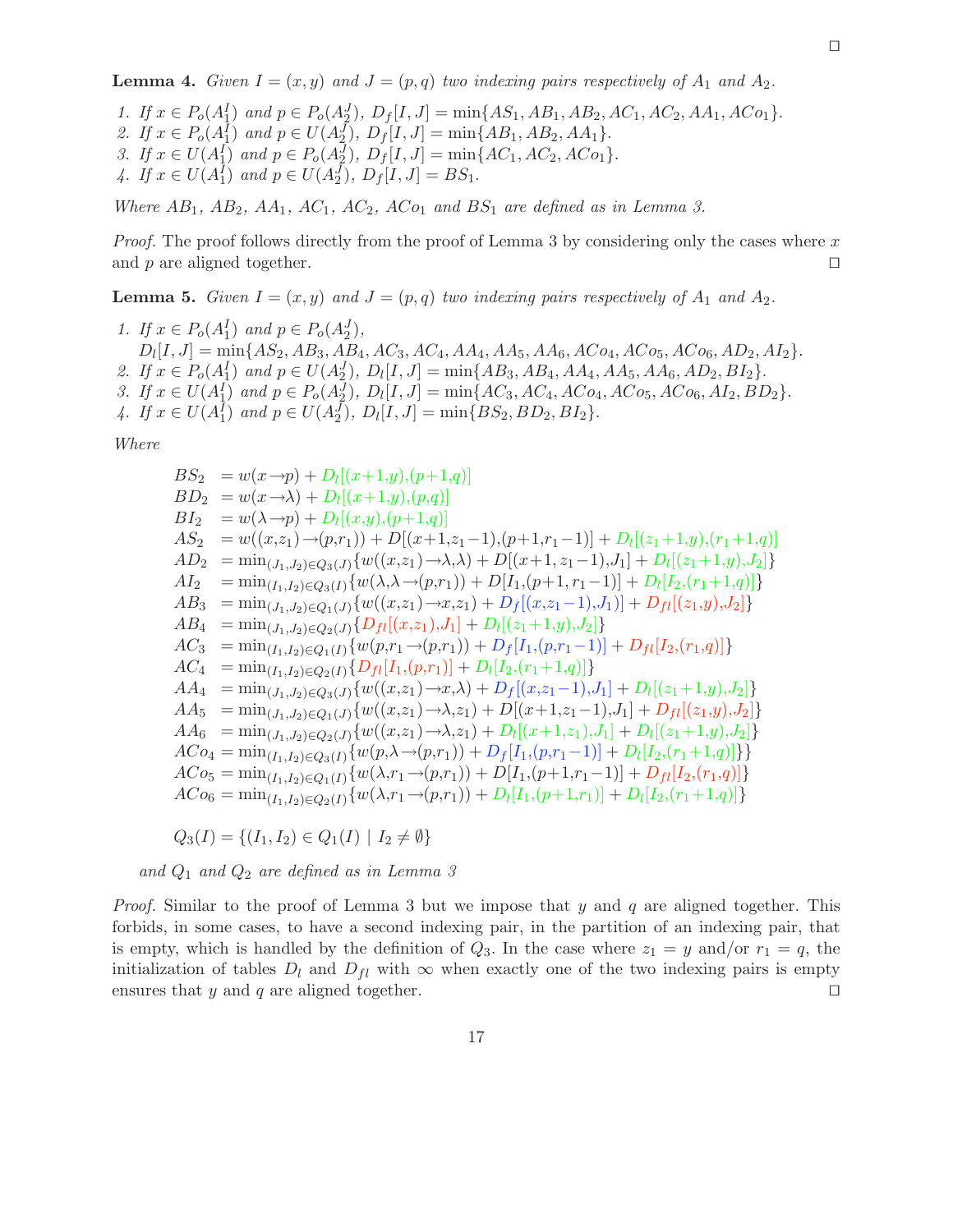**Lemma 6.** Given  $I = (x, y)$  and  $J = (p, q)$  two indexing pairs respectively of  $A_1$  and  $A_2$ .

- 1. If  $x \in P_o(A_1^I)$  and  $(x, y) \notin P(A_1^I)$  and  $p \in P_o(A_2^J)$  and  $(p, q) \notin P(A_2^J)$ ,  $D_{fl}[I, J] = \min\{AS_2, AB_3, AB_4, AC_3, AC_4, AA_4, AC_9\}.$ 2. If  $x \in P_o(A_1^I)$  and  $(x, y) \notin P(A_1^I)$  and  $p \in U(A_2^J)$ ,  $D_{fl}[I, J] = \min\{AB_3, AB_4, AA_4\}.$ 3. If  $x \in U(A_1^I)$  and  $p \in P_o(A_2^J)$  and  $(p,q) \notin P(A_2^J)$ ,  $D_{fl}[I, J] = \min\{AC_3, AC_4, AC_9\}$ . 4. If  $x \in U(A_1^I)$  and  $p \in U(A_2^J)$ ,  $D_{fl}[I, J] = BS_2$ , 5. If  $(x, y) \in P(A_1^I)$  and  $(p, q) \in P(A_2^J)$ ,  $D_{fl}[I, J] = AS_2$ . 6. If  $(x, y) \in P(A_1^I)$  and  $p \in P_o(A_2^J)$  and  $(p, q) \notin P(A_2^J)$ ,  $D_{fl}[I, J] = \min\{ABAC_1, ABAC_2, ABAC_0\}$ . 7. If  $(x, y) \in P(A_1^I)$  and  $p \in U(A_2^J)$ ,  $D_{fl}[I, J] = ABBS$ . 8. If  $x \in P_o(A_1^I)$  and  $(x, y) \notin P(A_1^I)$  and  $(p, q) \in P(A_2^J)$ ,  $D_{fl}[I, J] = \min\{ACAB_1, ACAB_2, ACAA\}.$
- 9. If  $x \in U(A_1^I)$  and  $(p, q) \in P(A_2^J)$ ,  $D_{fl}[I, J] = ACBS$ .

Where

 $ABAC_1 = \min_{(I_1, I_2) \in Q_4(I)} \{ w((x, z_1) \rightarrow x, z_1) + w(p, r_1 \rightarrow (p, r_1)) + D_f[I_1, (p, r_1-1)] + D_{fl}[I_2, (r_1+1, q)] \}$  $ABAC_2 = \min_{(I_1,I_2) \in Q_5(I)} \{w((x,z_1) \rightarrow x,z_1) + D_{fl}[I_1,(p,r_1)] + D_l[I_2,(r_1+1,q)]\}$  $ACAB_1 = min_{(J_1,J_2) \in Q_4(J)} \{w(p,r_1 \rightarrow (p,r_1)) + w((x,z_1) \rightarrow x,z_1) + D_f[(x,z_1-1),J_1] + D_{fl}[(z_1,y),J_2]\}$  $ACAB_2 = min_{(J_1,J_2) \in Q_5(J)} \{w((p,r_1) \rightarrow p,r_1) + D_{fl}[(x,z_1),J_1] + D_l[(z_1+1,y),J_2]\}$  $ABACo = \min_{(I_1,I_2) \in Q_4(I)} \{ w((x,z_1) \rightarrow x,z_1) + w(p,\lambda \rightarrow (p,r_1)) + D_f[I_1,(p,r_1-1)] + D_l[I_2,(r_1+1,q)] \}$  $ACAA = min_{(J_1,J_2) \in Q_4(J)} \{w(p,r_1 \rightarrow (p,r_1)) + w((x,z_1) \rightarrow x,\lambda) + D_f[(x,z_1-1),J_1] + D_l[(z_1+1,y),J_2]\}$  $ABBS = w((x,z_1) \rightarrow x,z_1) + w(x \rightarrow p) + D_l[(x+1,y),(p+1,q)]$  $ACBS = w(p,r_1 \rightarrow (p,r_1)) + w(x \rightarrow p) + D_l[(x+1,y),(p+1,q)]$ 

and

$$
Q_4(I) = \{(I_1, I_2) \in I(A)^2 \mid I_1 + I_2 = I, \nexists (i_1, i_2) \in P(A^I) \setminus \{(x, y)\} \mid i_1 \in I_1, i_2 \in I_2\}
$$
\n
$$
Q_5(I) = \{(I_1, I_2) \in Q_4(I) \mid I_1 = (x, z), z \in P_e(A^I)\}
$$

*Proof.* Formulas 1 to 4 correspond to the cases where neither  $(x, y)$  is an arc of  $A_1^I$  nor is  $(p, q)$  an arc of  $A_2^J$ . They follow from Lemma 5 where we keep only the cases where x and p are aligned together.

Formulas 5 to 9 correspond to the cases where either only  $(x, y)$  is an arc of  $A_1^I$  (formulas 6) and 7), or  $(p, q)$  is an arc of  $A_2^J$  (formulas 8 and 9), or both (formula 5). They are illustrated (but formula 5 that corresponds to  $AS_2$ ) in Figure 9.

The general principle for these formulas is that as one of the indexing pairs is an arc, and both its bases are matched, then we need to account for at least one arc operation, and possibly one other operation on one of the bases x and p and the arc that contains it any.  $Q_4$  and  $Q_5$  correspond to  $Q_1$  and  $Q_2$  when we allow an arc between the two indexing pairs resulting from a partition, composed of the two extremities of this indexing pair. From these points, the proof for formulas 5 to 9 is similar to the previous cases.  $\Box$ 

Before describing the complete algorithm for the computation of the distance between two arcannotated sequences  $A_1$  and  $A_2$ , we study in the set of indexing pairs that need to be considered. Given an arc-annotated sequence A of length n, we denote  $H(A)$  the set of indexing pairs of A (of type NMULT) which end by  $n$ , by the end of an arc or by a base just before the end of an arc:

$$
H(A) = \{(x, y) \in I(A) \mid y = n \text{ or } \exists w \le x \text{ such that } (w, y) \in P(A) \text{ or } (w, y + 1) \in P(A) \}.
$$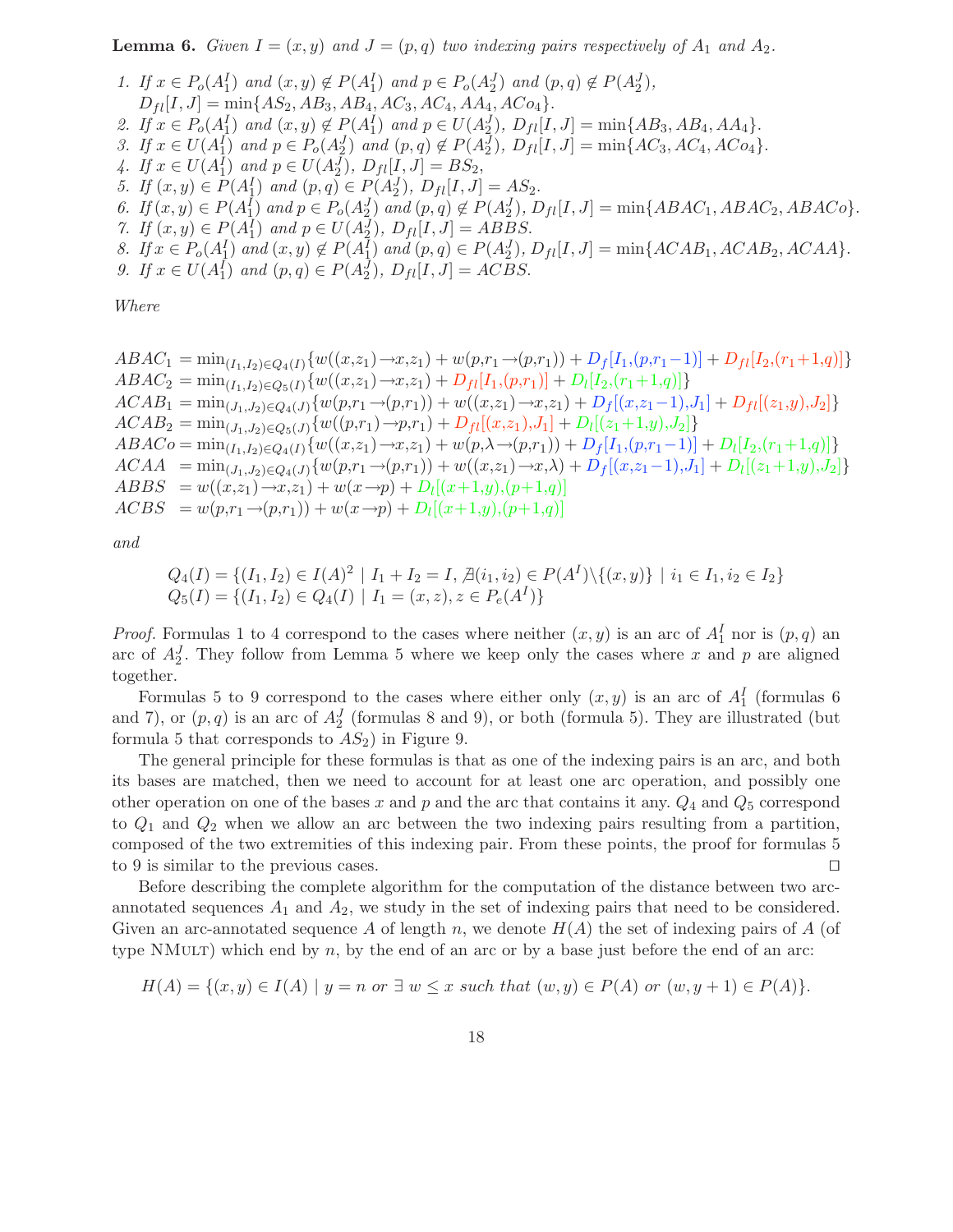

Fig. 9. Illustration of some possible configurations described in the proof of Lemma 6.

**Lemma 7.** Let  $(I, J)$  be a couple of NMULT indexing pairs of two arc-annotated sequences  $A_1$  and  $A_2$ , that belong to  $H(A_1) \times I(A_2) \cup I(A_1) \times H(A_2)$ . Then, in Lemma 3, every couple of indexing pairs  $(I', J')$  that is involved in the computation of  $D[I, J]$  belongs to  $H(A_1) \times I(A_2) \cup I(A_1) \times H(A_2)$ .

Proof. We first consider the couples of indexing pairs that are immediately required to compute  $D[I, J]$ . It is easy to see, case by case and from the definition of  $Q_1$  and  $Q_2$ , that they all belong to  $H(A_1) \times I(A_2) \cup I(A_1) \times H(A_2)$ . The fact that this property holds for the later needed indexing pairs follows by induction and from the fact that  $D_l$ ,  $D_f$  and  $D_{fl}$  are computed using dynamic programming equations that are restrictions of the ones defined in Lemma 3.  $\Box$ 

**Theorem 5.** Given two nested arc-annotated sequences  $A_1$  and  $A_2$ , of respective length  $n_1$  and  $n_2$ , Algorithm 4.2 computes the cost of an optimal NMULT-alignment between  $A_1$  and  $A_2$ . It can be implemented to run in  $O(n^4)$  worst-case time and  $O(n^3)$  space where  $n = n_1 + n_2$ .

Proof. The validity of this algorithm follows from three points.

- Lemmas 2, 3, 4, 5 and 6.
- The couples of indexing pairs which need to be considered in the dynamic programming algorithm are those of  $H(A_1) \times I(A_2) \cup I(A_1) \times H(A_2)$  (Lemma 7).
- The fact that indexing pairs are considered in increasing order of length, and that  $D_{fl}[I, J]$  is computed before  $D_f[I, J]$  and  $D_l[I, J]$  that are themselves computed before  $D[I, J]$ .

We now address the complexity of the algorithm. We can first notice that a nested arc-annotated sequence A of length n has  $O(n^2)$  indexing pairs in  $I(A)$  and  $O(n)$  indexing pairs in  $H(A)$ . Hence, from Lemma 7, we have that the four dynamic programming tables require a space in  $O(n^3)$ . For the worst-case time complexity, then only point that needs to be addressed is that some dynamic programming equations consider a set of partitions of the current indexing pair in two indexing pairs. However, by definition of the partition of an indexing pair I into two indexing pairs  $I_1$  and  $I_2$ , both  $I_1$  and  $I_2$ , if non-empty, share an endpoint with I. The time complexity of the algorithm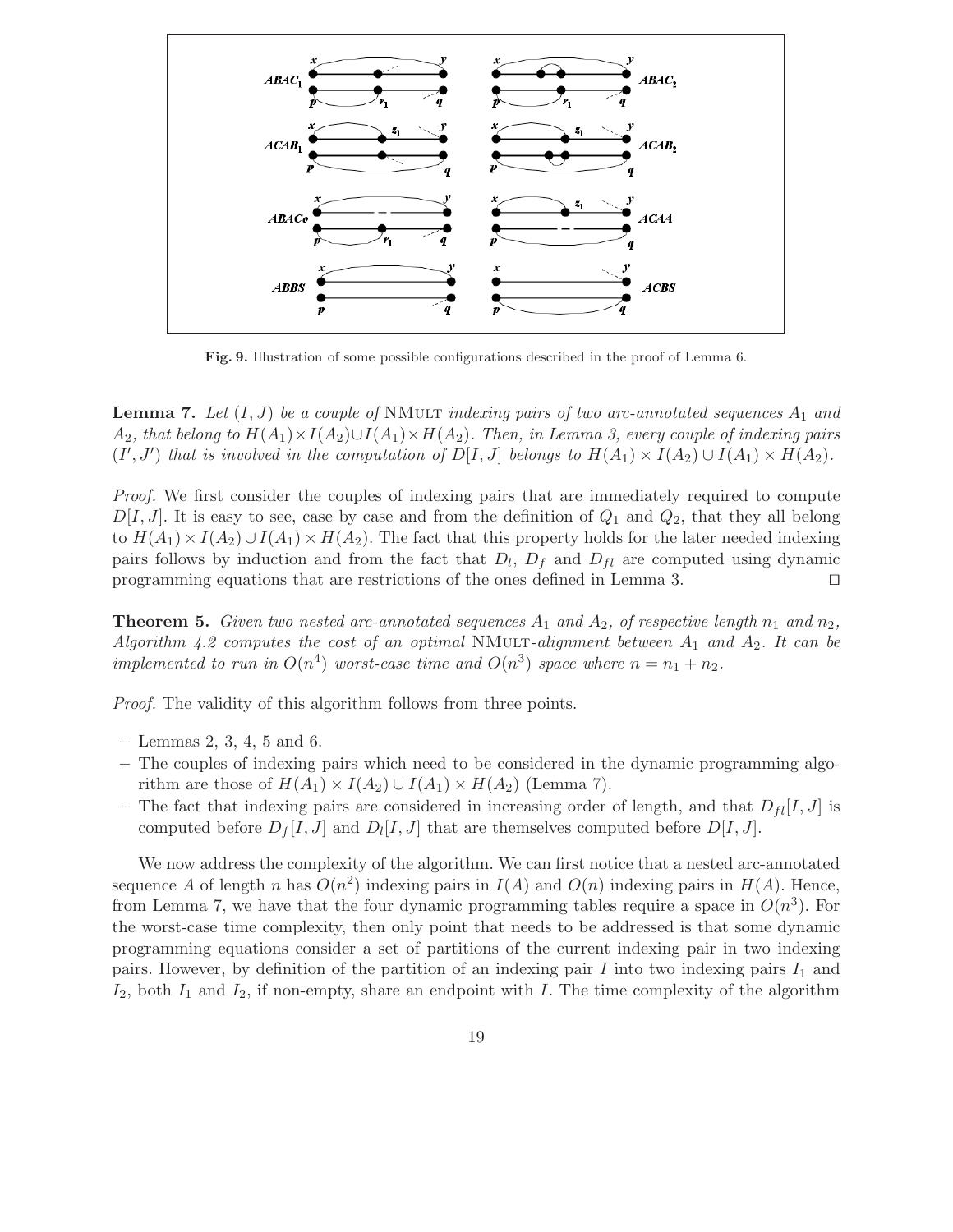Algorithm 1 Algorithm to compute the cost of an optimal NMult-alignment between two nested arc-annotated sequences  $A_1 = (S_1, P_1)$  and  $A_2 = (S_2, P_2)$ .

```
Algorithm : ALIGN(A_1 = (S_1, P_1), A_2 = (S_2, P_2))Begin
   Initialize tables D, D_f, D_l and D_{fl} using Lemma 2
   For i = 0 \rightarrow |S_1| - 1 Do
      For x = 1 \rightarrow |S_1| Do
         y = x+iIf (x, y) \in I(A_1) Then
           For j = 0 \rightarrow S_2 \mid -1 Do
              For p = 1 \rightarrow S_2 | Do
                 q = p+jIf (p, q) \in I(A_2) Then
                   If (x, y) \in H(A_2) or (p, q) \in H(A_2) Then
                     I = (x, y), J = (p, q)Compute D_{fl}[I, J] using Lemma 6
                     Compute D_l[I,J] using Lemma 5Compute D_f[I, J] using Lemma 4
                     Compute D[I, J] using Lemma 3
                   EndIf
                 EndIf
              EndFor
           EndFor
         EndIf
      EndFor
   EndFor
End
Output: D[(1, |S_1|), (1, |S_2|)]
```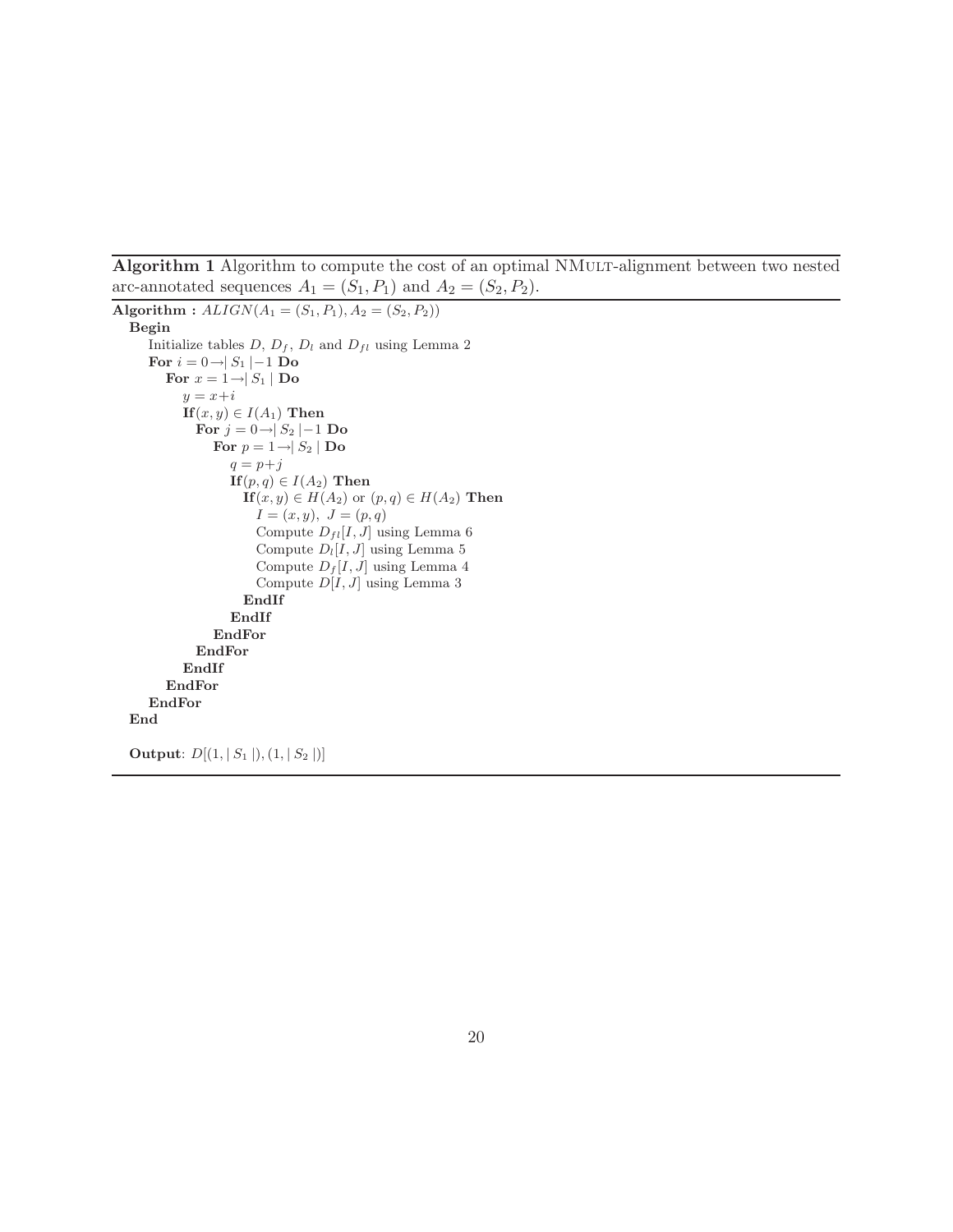is then bounded by:

$$
\left(|H(A_1)| \sum_{J \in I(A_2)} |J|\right) + \left(|I(A_2)| \sum_{I \in H(A_1)} |I|\right) + \left(|I(A_1)| \sum_{J \in H(A_2)} |J|\right) + \left(|H(A_2)| \sum_{I \in I(A_1)} |I|\right)
$$

which is in  $O(n_1 \times n_2^3 + n_1^2 \times n_2^2 + n_1^2 \times n_2^2 + n_1^3 \times n_2)$  or equivalently in  $O(n^4)$ .

#### 5 Discussion

Summary of our results. We proposed an extension of the hierarchy of arc-annotated sequences introducing three new classes named STEM, SMULT and NMULT. Based on this extension and on the arc-annotated sequences alignment framework introduced in [4, 5], we introduced new alignment problems and expressed the notion of conservative edit distance between RNA stem-loops introduced in [11]. The polynomial time and space algorithm we propose for computing the NMuLTalignment distance between two nested arc-annotated sequences solves the most general tractable problem in the extended hierarchy of alignment problems, when considering all the edit operations introduced in [14] and a complete score scheme. This extends previous results about ALIGN(NEST,NEST; NEST)  $[4, 5]$ . As far as we know, the only other alignment algorithm that considered an NMULT super-sequence did not consider all edit operations and a complete score scheme [13]. From the point of view of RNA secondary structures comparison, our work shows then that a more complex but tractable edit model can be considered. Using our algorithm one can then obtain possibly better alignments between pairs of RNA secondary structures.

Preliminary experimental results. We conducted experiments on a small set of secondary structures of antisense RNAs (CopA) taken from the RFAM database [10]. These RNAs are characterized by a long hairpin structure interrupted by several unpaired nucleotides or bulged loops. Figure 10 presents an example of comparison between two such structures (identified by X55895.1 and M16168.1 in the RFAM database) using two algorithms:  $ALIGN(NEST, NEST; NEST)$  and ALIGN(NEST,NEST;NMULT) with the following complete cost scheme:  $w(BS) = 0$  (if the two bases are the same) or 25 (if they differ),  $w(BD) = w(BD) = 100$ ,  $w(AS) = 0$  (if the two arcs are identical) or 25 (if they differ by a single base) or 40 (if they differ on two bases),  $w(AD) = w(AI) = 150, w(AB) = w(AC) = 100$  and  $w(AA) = w(AC) = 150$ ; these weights were used in [11].

We can see on this example that the problem  $ALIGN(NEST, NEST; NMULT)$ , by allowing a base to be involved in two complex edit operations, leads to a an alignment that is worth to be considered and could not have been obtained using the algorithm for  $ALIGN(NEST, NEST; NEST)$ : in the second part of the alignment, a base  $(A)$  which is the origin of an arc  $(A-U)$  in the first structure is aligned with a base  $(U)$  which is the origin of an arc  $(U-G)$  in the second structure whereas the ends of the arcs  $(U)$  and  $(G)$  are not aligned together. That could mean for example, that the base (A) in the first structure was first unpaired from the base (U), then substituted by a base (U) which was finally paired with a base (G) (Fig. 11). This configuration could not have been obtained using ALIGN(NEST, NEST; NEST).

Perspectives. The time complexity of RNA secondary structure alignments in the general edit distance model defined in [14] is relatively high, as the more general algorithms have an  $O(n^4)$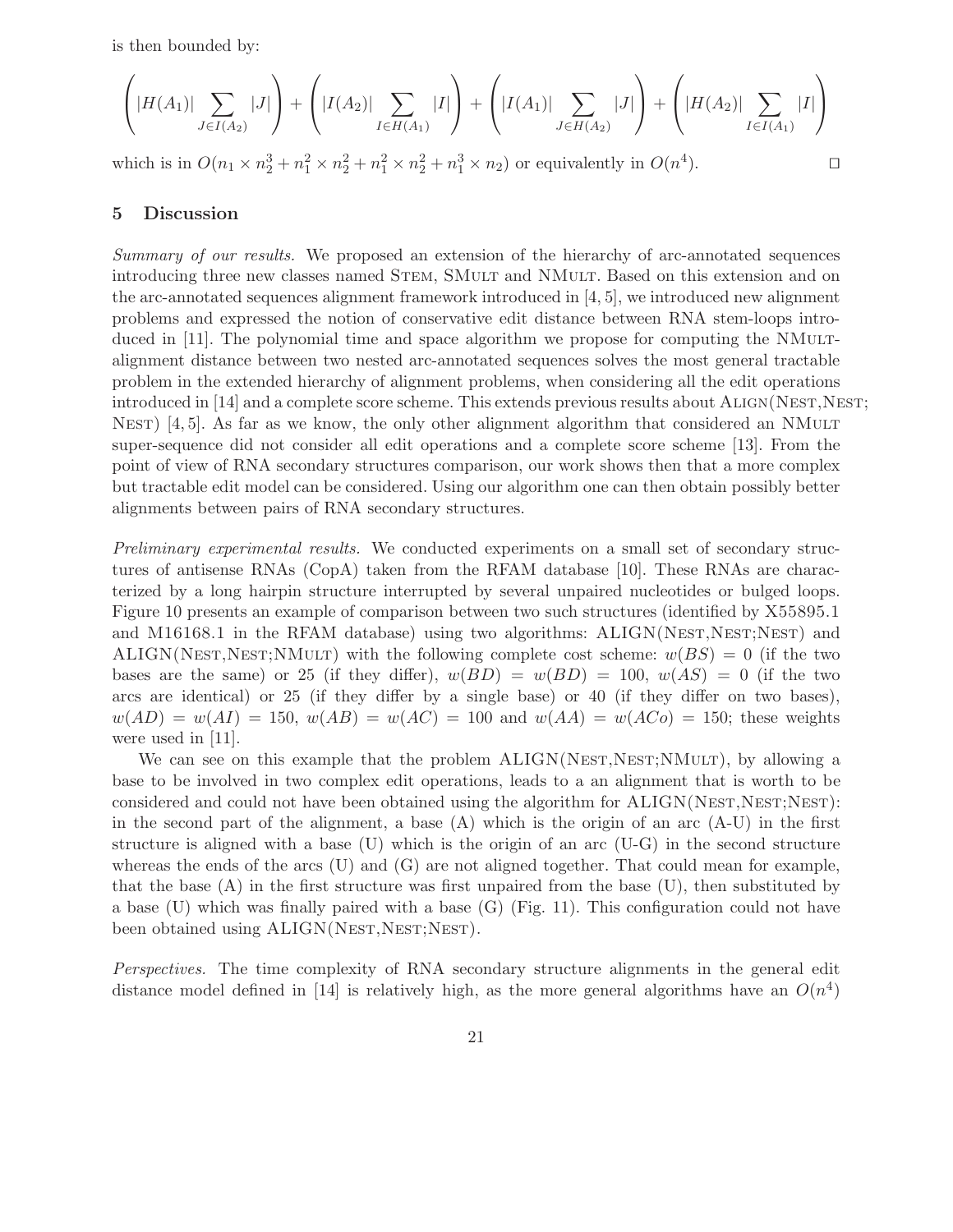#### ALIGN(Nest, Nest; Nest) : Distance = 1370

 $((((((((\ldots.)))))))))$ ......... $(-(('.((((((((((((\ldots).))))))'.)-.)))))))))))))))$ AUAGCUGAAUUGUUGCAAUUGUUGCAAACUUUUA-GAUGGCCCCGGUAAUCUUU-CUGCACUCGCAAAGUUAG-AGAAGAUUAUCGGGUUUUCGCUU-CUGCACUCGCAA AUAGCUGAAUUGUUGGCUAUACGGUUU-AAGUG-GAUCCCGGUAAUCUUCUCCUC-GUCGCCAAACUA-GAUGAAGAUUAUCGGGGUU-UUUGCUU  $((((((((\dots)))))))))\dots\dots=((((((((((((((((((((((((((((((((...,((...,))))))))))))))))))))))))))))))))))))$ 

#### ALIGN(Nest, Nest; NMult) : Distance = 1330

AUAGCUGAAUUGUUGGCUAUACGGUUUUUA-GAUGGCCCCGGUAAUCUUU-CUGCACUCGCCAAAGUUAG-AGAAGAUUAUCGGGGUUUUCGCUU AUAGCUGAAUUGUUGGCUAUACGGUUU--AAGUGGAUCCCGGUAAUCUUCUCCUC-GUCGCCAAACUA-GAUGAAGAUUAUCGGGGUUUUUGCUU 

Fig. 10. Comparison of two secondary structures of antisense RNAs (CopA) using algorithms ALIGN(NEST,NEST;NEST) and ALIGN(NEST,NEST;NMULT). The parts of the arc-annotated sequences which are differently aligned by the two methods are colored in red color.

time complexity in the worst-case. Such issues have already been faced in the field of sequences alignment, where algorithms such as the Smith-Waterman algorithms have been considered too slow to be used directly for databases search. We think that the solutions that were proposed for the alignment of genomic sequences, or at least the general principles they are based on, can be used for RNA secondary structures alignment and database search. One could indeed think to a Blast-like approach [2] which could be defined as follows: the core of the methods would rely on finding highly similar seeds, in terms of RNA structures, for the local alignment of two arc-annotated sequences and then running a detailed comparison for the structures parts located between the identified seeds using a more general algorithm such as ALIGN(NEST,NEST;NMULT). Following another approach, in order to improve the comparison of RNA secondary structures some groups recently proposed to account for the multi-scale nature of RNA secondary structures for their comparison [1, 11, 16]. Following this approach, several levels of representation of an RNA secondary structures are considered and compared. In that framework, the problem  $ALIGN(NEST, NEST; NMULT)$  could be considered not at the level of whole structures, but to compare small substructures at the lower representation levels of structures.

From a theoretical point of view, Theorem 4, that states that  $ALIGN(NEST,NET;CROS)$  is NPhard, was proved in [3], in the case of a cost scheme that prevents to use the Arc-breaking operation. It then remains open to extend this hardness result to the case of a complete score scheme. Another complexity question that remains open is the complexity of ALIGN(STEM, STEM; CROS). It follows from [11] that the comparison of STEM arc-annotated can be used as an intermediate step to design an efficient RNA secondary structures comparison method. Hence, it would be interesting to see if a more general edit alignment model can be considered for this class of arc-annotated sequences.

#### References

- 1. J. Allali, M.-F. Sagot. A new distance for high level RNA secondary structure comparison. IEEE/ACM Transactions on Computational Biology and Bioinformatics, 2(1):4–14. 2005.
- 2. S.F. Altschul, W. Gish, W. Miller, E.W. Myers, D.J. Lipman. Basic local alignment search tool. Journal of Molecular Biology, 215:403–410. 1990.
- 3. G. Blin, G. Fertin, I. Rusu, C. Sinoquet. Extending hardness of RNA secondary structure comparison. In B. Chen, M. Paterson and G. Zhang (editors), Combinatorics, Algorithms, Probabilistic and Experimental Methodologies,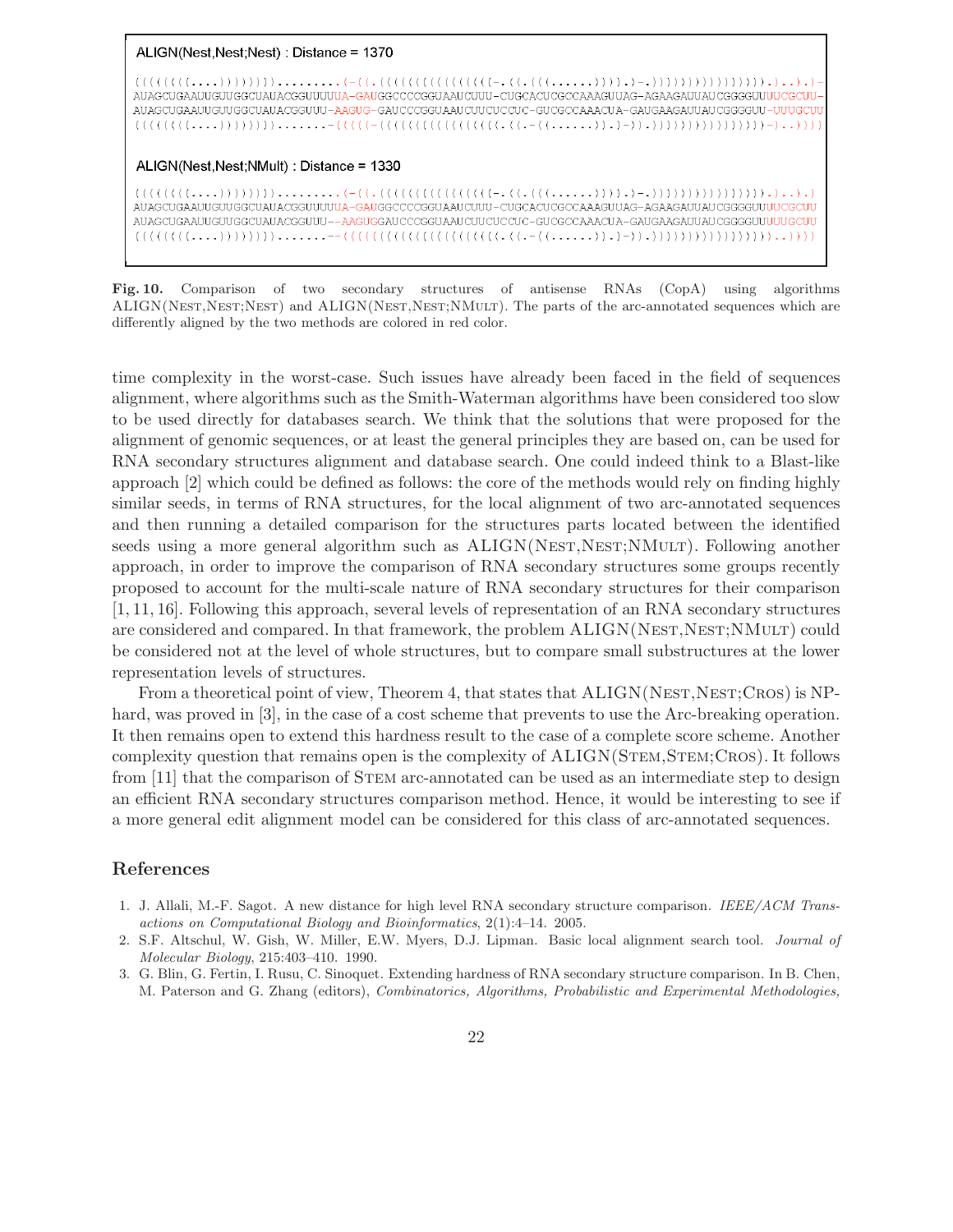First International Symposium, ESCAPE 2007, Hangzhou, China, April 7-9, 2007, Revised Selected Papers, volume 4614 of Lecture Notes in Computer Science, pages 140–151. Springer. 2007.

- 4. G.Blin, A. Denise, S. Dulucq, C. Herrbach, H. Touzet. Alignment of RNA structures. To appear in IEEE/ACM Transactions on Computational Biology and Bioinformatics. 2008.
- 5. G. Blin, H. Touzet. How to compare arc-annotated sequences: the alignment hierarchy. In F. Crestani, P. Ferragina and M. Sanderson (editors), String Processing and Information Retrieval, 13th International Conference, SPIRE 2006, Glasgow, UK, October 11-13, 2006, Proceedings, volume 4209 of Lecture Notes in Computer Science, pages. 291–303. Springer. 2006.
- 6. J. Couzin. Breakthrough of the year: small RNAs make big splash. Science, 298:2296–2297. 2002.
- 7. E. Demaine, S. Mozes, B. Rossman, O. Weimann. An optimal decomposition algorithm for tree edit distance. In L. Arge, C. Cachin, T. Jurdzinski and A. Tarlecki (editors), Automata, Languages and Programming, 34th International Colloquium, ICALP 2007, Wroclaw, Poland, July 9-13, 2007, Proceedings, volume 4596 of Lecture Notes in Computer Science, pages. 146–157. Springer. 2007.
- 8. S. Dulucq, H. Touzet. Decomposition algorithms for the tree edit distance problem. Journal of Discrete Algorithms 3(2-4):448-471. 2005.
- 9. P. Evans. Algorithms and complexity for annotated sequences analysis Ph.D. Thesis, University of Victoria, Canada. 1999.
- 10. S. Griffiths-Jones, S. Moxon, M. Marshall, A. Khanna, S.R. Eddy, A. Bateman. Rfam: annotating non-coding RNAs in complete genomes. Nucleic Acids Research, 33:D121–D124. 2005.
- 11. V. Guignon, C. Chauve, S. Hamel. An edit distance between RNA stem-loops. In M.P. Consens and G. Navarro (editors), String Processing and Information Retrieval, 12th International Conference, SPIRE 2005, Buenos Aires, Argentina, November 2-4, 2005, Proceedings, volume 3772 of Lecture Notes in Computer Science, pages. 335–347. Springer. 2005.
- 12. I.L. Hofacker. Vienna RNA secondary structure server. Nucleic Acids Research, 31(13):3429–3431. 2003.
- 13. M. Höchsmann, T. Töller, R. Giegerich, S. Kurtz. Local similarity in RNA secondary structures. In 2nd IEEE Computer Society Bioinformatics Conference (CSB 2003), 11-14 August 2003, Stanford, CA, USA, pages 159– 168. IEEE Computer Society. 2003.
- 14. T. Jiang, G.-H. Lin, B. Ma, K. Zhang. A general edit distance between RNA structures. Journal of Computational Biology 9(2):371-388. 2002.
- 15. T. Jiang, L. Wang, K. Zhang. Alignment of trees an alternative to tree edit. Theoretical Computer Science, 143(1):137–148. 1995.
- 16. A. Ouangraoua, P. Ferraro, S. Dulucq, L. Tichit. Local similarity between quotiented ordered trees. Journal of Discrete Algorithms 5(1):23–35. 2007.
- 17. J.S. Pedersen, G. Berejano, A. Siepel, K. Rosenbloom, K. Lindblad-Toh, E.S. Lander, J. Kent, W. Miller, D. Haussler. Identification and classification of conserved RNA secondary structures in human genome. PLoS Computational Biology, 2(4):e33. 2006.
- 18. S. Siebert, R. Backofen. MARNA: multiple alignment and consensus structure prediction of RNAs based on sequence structure comparisons. *Bioinformatics*,  $21(16):3352-3359$ . 2005.
- 19. S. Will, K. Reiche, I.L. Hofacker, P.F. Stadler, R. Backofen. Inferring non-coding RNA families and classes by means of genome-scale structure-based clustering. PLoS Computational Biology, 3(4):e65. 2007.
- 20. K. Zhang, D. Shasha. Simple fast algorithms for the editing distance between trees and related problems. SIAM Journal on Computing, 18(6):1245–1262. 1989.
- 21. K. Zhang, L. Wang, B. Ma. Computing similarity between RNA structures. Theoretical Computer Science, 276(1-2):111–132. 2002.